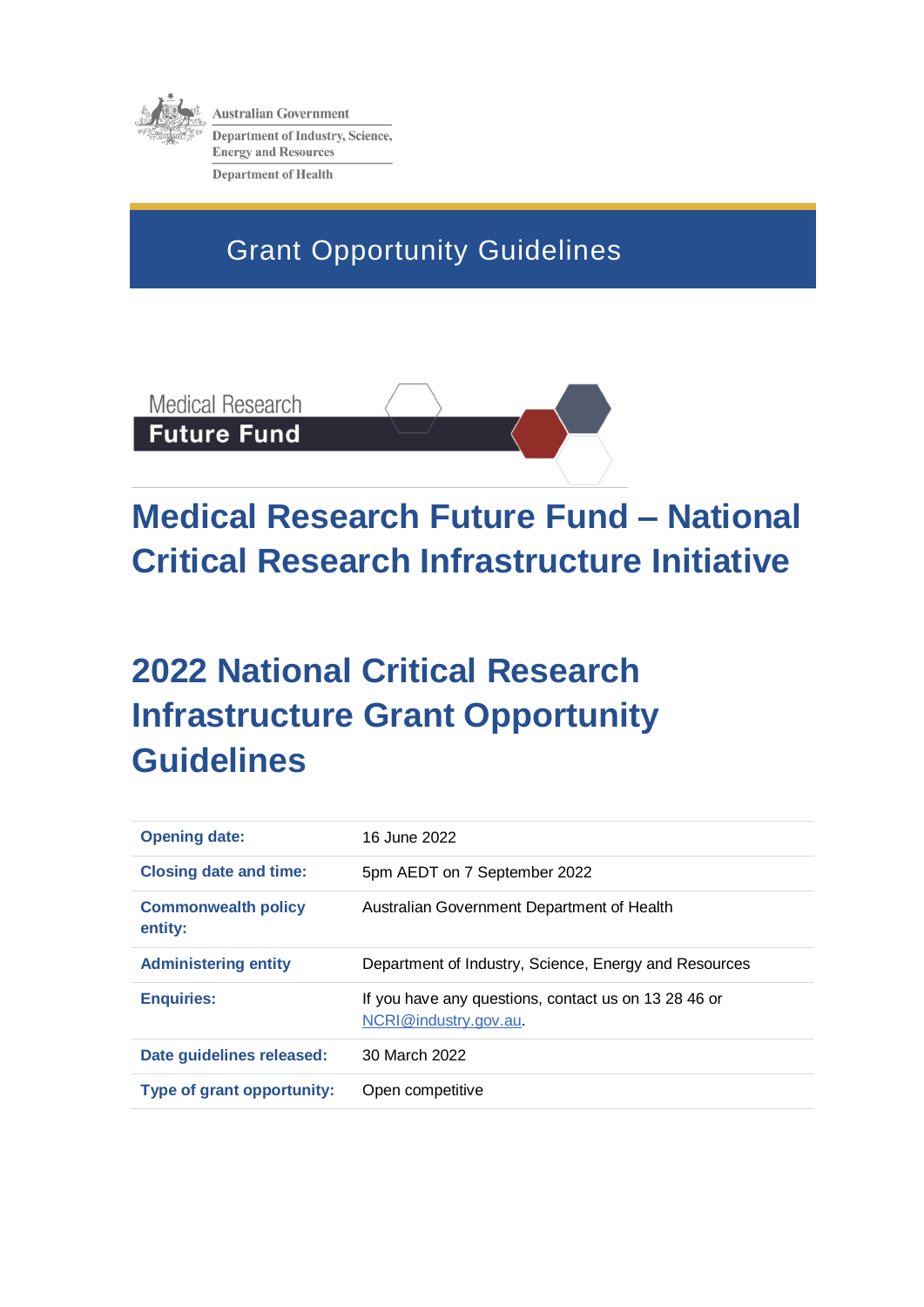### **Contents**

| 1 <sup>1</sup> |      |                                                                                         |  |
|----------------|------|-----------------------------------------------------------------------------------------|--|
|                | 1.1. |                                                                                         |  |
|                | 1.2. |                                                                                         |  |
|                | 1.3. | About the 2022 National Critical Research Infrastructure Grant Opportunity6             |  |
|                |      |                                                                                         |  |
|                | 1.4. |                                                                                         |  |
| 2.             |      |                                                                                         |  |
|                | 2.1. |                                                                                         |  |
|                | 2.2. |                                                                                         |  |
| 3.             |      |                                                                                         |  |
|                | 3.1. |                                                                                         |  |
|                | 3.2. |                                                                                         |  |
|                | 3.3. |                                                                                         |  |
|                | 3.4. |                                                                                         |  |
|                |      |                                                                                         |  |
|                | 4.1. |                                                                                         |  |
|                | 4.2. |                                                                                         |  |
|                | 4.3. |                                                                                         |  |
| 5 <sub>1</sub> |      |                                                                                         |  |
|                | 5.1. |                                                                                         |  |
|                | 5.2. | Assessment Criterion 2 - Project methodology (30% weighting) 12                         |  |
|                | 5.3. | Assessment Criterion 3 - Capacity, capability and resources to deliver the project (30% |  |
|                | 5.4. | Assessment Criterion 4. Overall Value and Risk of the Project (non-weighted)12          |  |
| 6.             |      |                                                                                         |  |
|                | 6.1. |                                                                                         |  |
|                | 6.2. |                                                                                         |  |
|                |      |                                                                                         |  |
|                | 6.3. |                                                                                         |  |
| 7.             |      |                                                                                         |  |
|                | 7.1. |                                                                                         |  |
| 8.             |      |                                                                                         |  |
| 9.             |      |                                                                                         |  |
|                | 9.1. |                                                                                         |  |
|                | 9.2. |                                                                                         |  |
|                | 9.3. |                                                                                         |  |

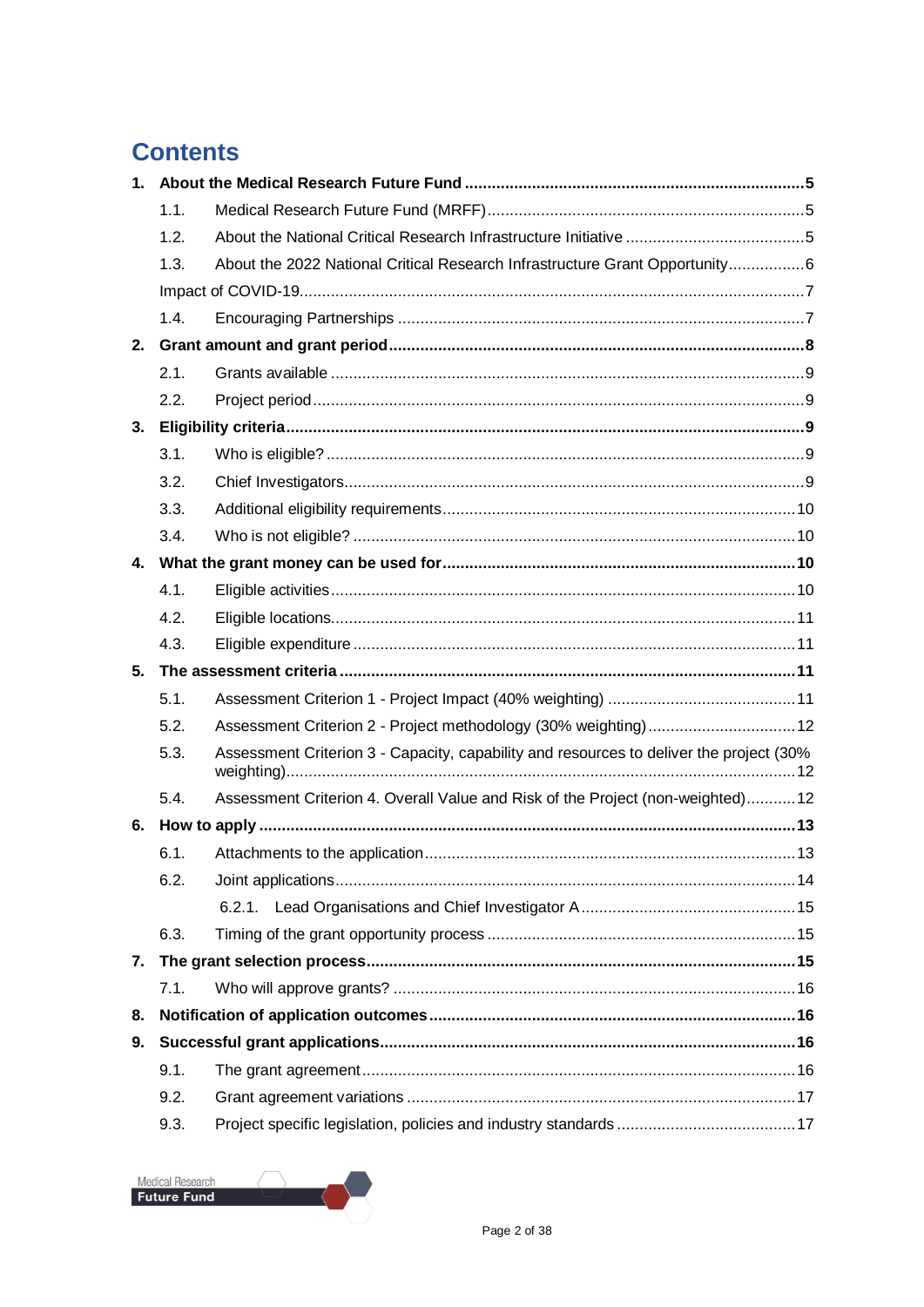| Appendix D. | Rating scale for assessment criterion 4: Overall Value and Risk 37 |  |
|-------------|--------------------------------------------------------------------|--|
| Appendix C. |                                                                    |  |
| Appendix B. |                                                                    |  |
|             |                                                                    |  |
|             |                                                                    |  |
|             |                                                                    |  |
|             |                                                                    |  |
|             |                                                                    |  |
|             |                                                                    |  |
|             |                                                                    |  |
|             |                                                                    |  |
|             |                                                                    |  |
|             |                                                                    |  |
| 12.3.       |                                                                    |  |
|             |                                                                    |  |
|             |                                                                    |  |
|             |                                                                    |  |
|             |                                                                    |  |
| 12.2.       |                                                                    |  |
| 12.1.       |                                                                    |  |
|             |                                                                    |  |
| 11.6.       |                                                                    |  |
| 11.5.       |                                                                    |  |
| 11.4.       |                                                                    |  |
| 11.3.       |                                                                    |  |
|             |                                                                    |  |
|             |                                                                    |  |
| 11.2.       |                                                                    |  |
| 11.1.       |                                                                    |  |
|             |                                                                    |  |
|             |                                                                    |  |
| 9.7.        |                                                                    |  |
| 9.6.        |                                                                    |  |
| 9.5.        |                                                                    |  |
| 9.4.        |                                                                    |  |
|             |                                                                    |  |
|             |                                                                    |  |

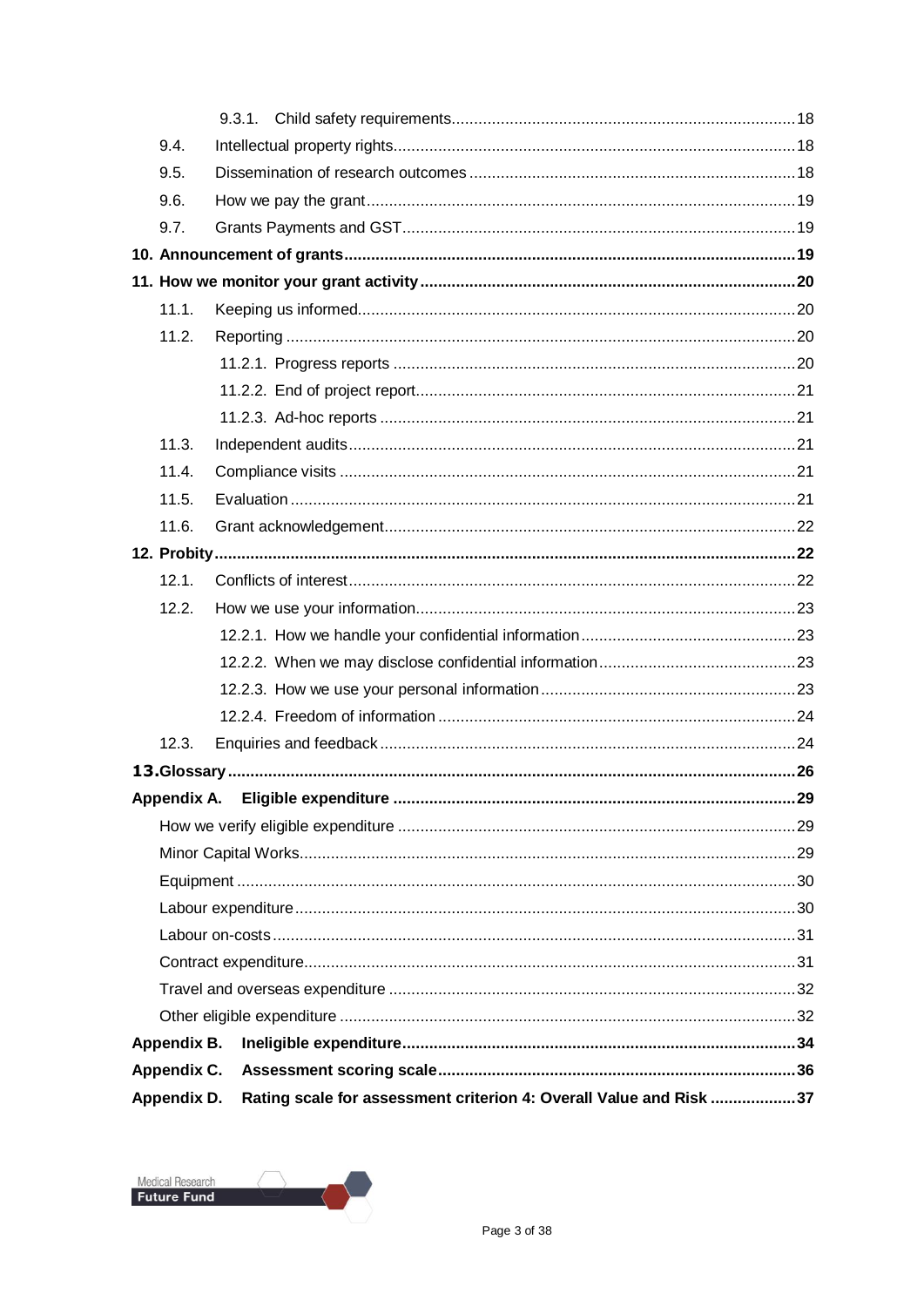### **Medical Research Future Fund (MRFF) National Critical Research Infrastructure Initiative: 2022 National Critical Research Infrastructure Grant Opportunity process**

#### **The Medical Research Future Fund is designed to achieve Australian Government objectives**

This grant opportunity is part of the above grant program, which contributes to the Department of Health's Outcome 1. The Department of Health works with stakeholders to plan and design the grant program according to the *Commonwealth Grants Rules and Guidelines*.

J

#### **The grant opportunity opens**

We publish the grant guidelines on business.gov.au and GrantConnect. J

#### **You complete and submit a grant application**

You complete the application form, addressing all the eligibility and assessment criteria in order for your application to be considered.

### ↓

#### **We assess all grant applications**

We review the applications against eligibility criteria and notify you if you are not eligible.

We assess eligible applications against the assessment criteria and compare it to other eligible

applications, if applicable.

### ♦ **We make grant recommendations**

We provide advice to the decision maker on the merits of each application.

#### J

#### **Grant decisions are made**

The decision maker decides which applications are successful. J

### **We notify you of the outcome**

We advise you of the outcome of your application. We may not notify unsuccessful applicants until grant agreements have been executed with successful applicants.

### J **We enter into a grant agreement**

We will enter into a grant agreement with you if successful. The type of grant agreement is based on the nature of the grant and will be proportional to the risks involved.

### ↓

#### **Delivery of grant**

You undertake the grant activity as set out in your grant agreement. We manage the grant by working with you, monitoring your progress and making payments.

### ♦ **Evaluation of the Grant Opportunity**

We evaluate the specific grant activity as a whole. We base this on information you provide to us and that we collect from various sources.

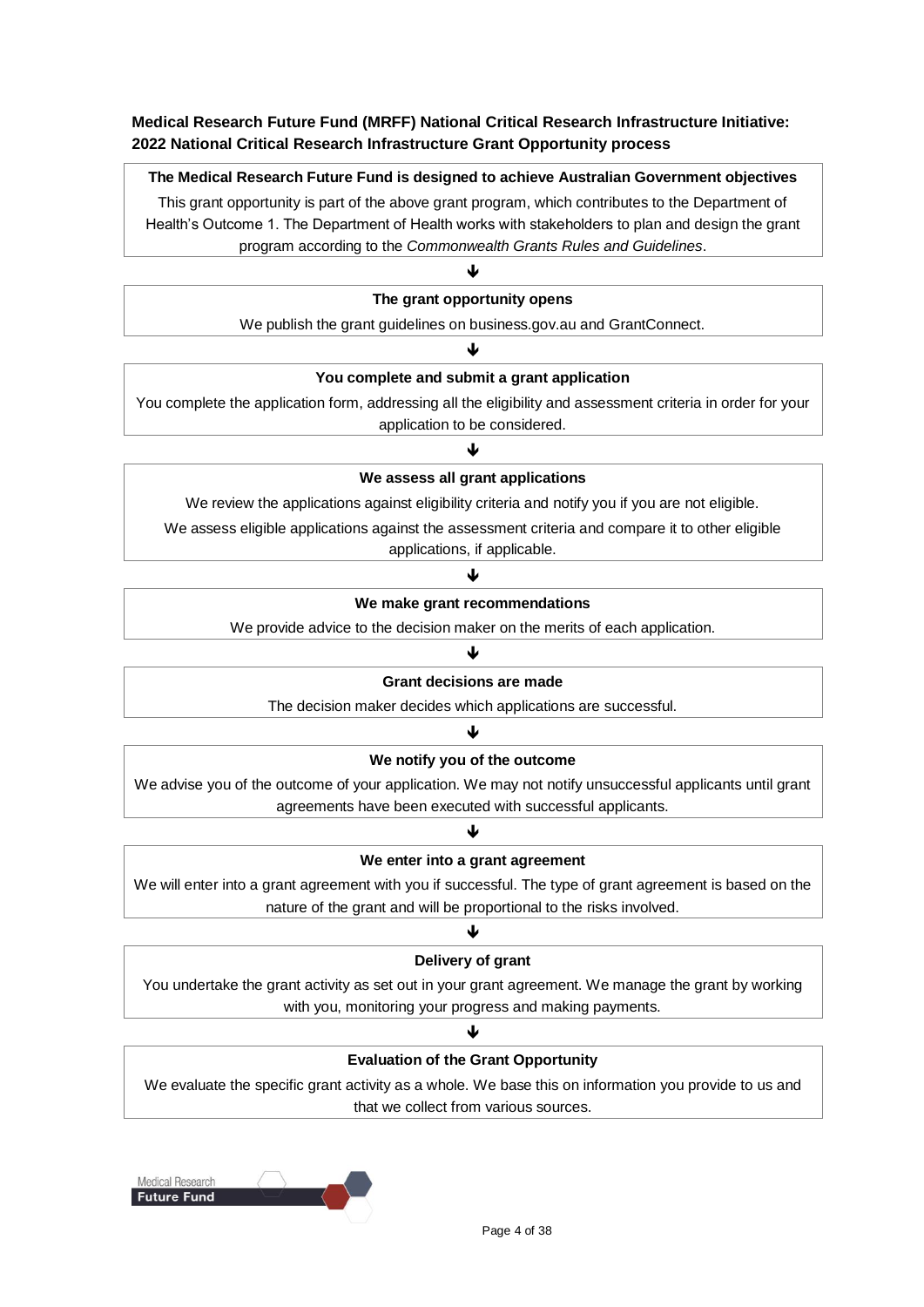### **1. About the Medical Research Future Fund**

### 1.1. Medical Research Future Fund (MRFF)

The MRFF, established under the *Medical Research Future Fund Act 2015* (MRFF Act), provides grants of financial assistance to support health and medical research and innovation to improve the health and wellbeing of Australians. It operates as an endowment fund with the capital preserved in perpetuity. The MRFF reached maturity at \$20 billion in July 2020. The MRFF provides a long-term sustainable source of funding for endeavours that aim to improve health outcomes, quality of life and health system sustainability.

This MRFF investment is guided by the *Australian Medical Research and Innovation Strategy 2016-2021* (the Strategy) and related set of *Australian Medical Research and Innovation Priorities 2020-2022* (the Priorities), developed by the independent and expert Australian Medical Research Advisory Board following extensive national public consultation.

In the 2022-23 Budget, the Government announced its continued commitment to supporting lifesaving medical research with a \$6.3 billion 2nd 10-year investment plan for the MRFF. It will place Australia at the leading edge of research in areas like genomics and will support the search for cures and treatments, including for rare cancers. The plan is underpinned by four key themes – patients, researchers, translation and missions.

### 1.2. About the National Critical Research Infrastructure Initiative

The National Critical Research Infrastructure Initiative (the Initiative) forms part of the Fund. The Australian Government has announced a total of \$650 million over 10 years from 2022-23 for the Initiative.

This initiative provides funding to establish and extend infrastructure (facilities, equipment, systems and services) of critical importance that will be used to conduct world-class health and medical research. Funding will be provided through the following streams:

- **innovation enablers**
- **digitisation of health care**
- co-investment partnerships
- **nRNA** technology enablers.

Further information on the rationale of the Initiative is available on the [Department of Health](https://www.health.gov.au/initiatives-and-programs/national-critical-research-infrastructure-initiative)  [website.](https://www.health.gov.au/initiatives-and-programs/national-critical-research-infrastructure-initiative)

The MRFF Monitoring, Evaluation and Learning Strategy (the Evaluation Strategy) provides an overarching framework for assessing the performance of the MRFF and is publicly available on the MRFF [website.](https://www.health.gov.au/resources/publications/mrff-monitoring-evaluation-and-learning-strategy-2020-21-to-2023-24) Applicants to this grant opportunity are expected to describe how their proposed project aligns with the objectives and outcomes of the National Critical Research Infrastructure Initiative and the Measures of Success as described in the Evaluation Strategy. These will be key assessment criteria for funding. Projects funded from this grant opportunity will be monitored and evaluated against the Evaluation Strategy.

For further details see sections 5 and 6.

There will be other grant opportunities as part of this Initiative and we will publish the [opening](https://www.grants.gov.au/) and closing [dates](https://www.grants.gov.au/go/list) and any other relevant information on business.gov.au and GrantConnect.

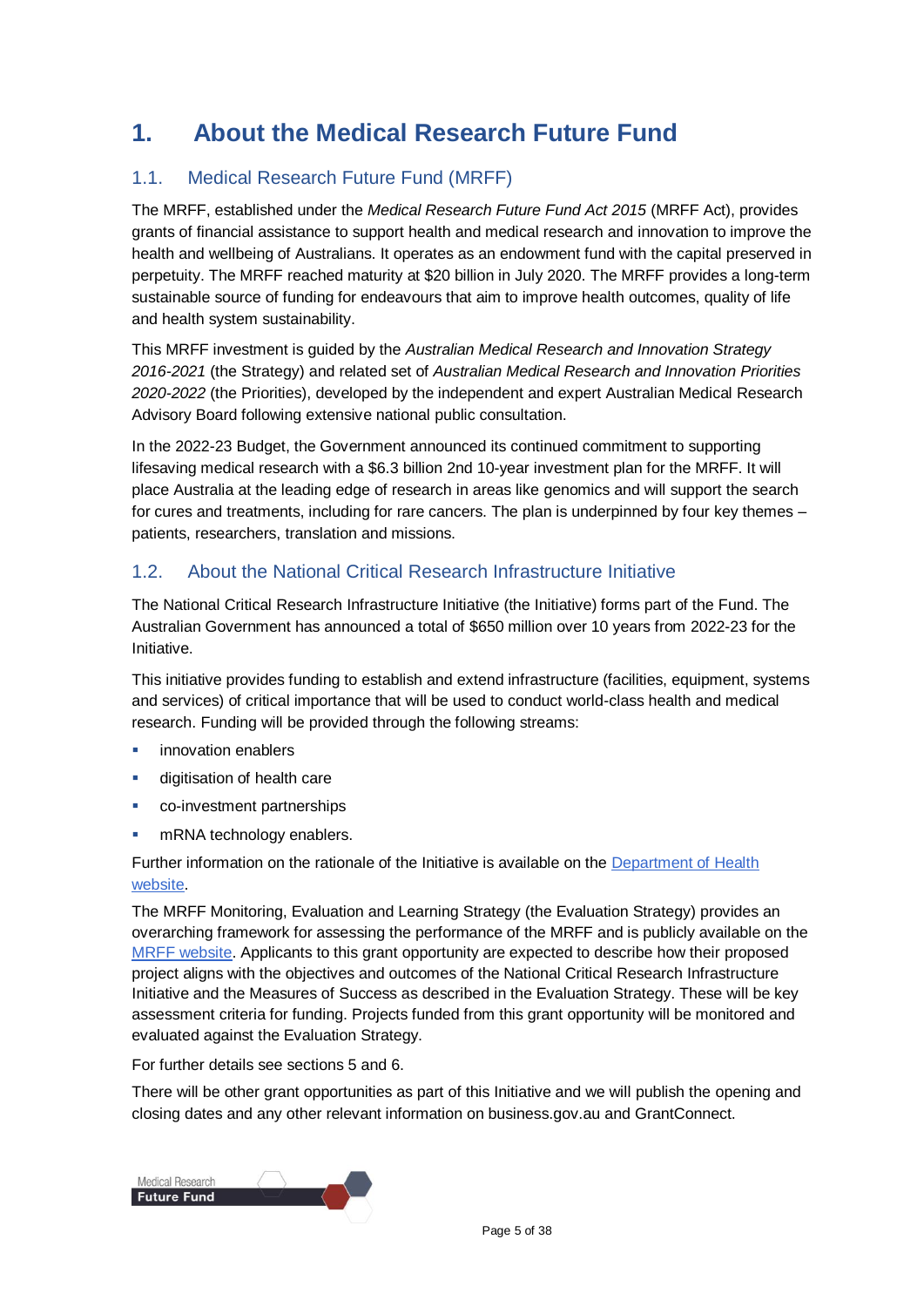We administer the MRFF according to the *[Commonwealth Grants Rules and Guidelines](https://www.finance.gov.au/sites/default/files/commonwealth-grants-rules-and-guidelines.pdf)* (CGRGs)<sup>1</sup>.

### 1.3. About the 2022 National Critical Research Infrastructure Grant Opportunity

These guidelines contain information for the 2022 National Critical Research Infrastructure Grant Opportunity. This grant opportunity was announced as part of the Medical Research Future Fund under the National Critical Research Infrastructure Initiative.

Research infrastructure is a crucial enabler of research. To help ensure Australian researchers find innovative solutions to complex health problems in areas of unmet need, researchers need access to large volumes of data from varied sources, as well as the expertise and technological capability to manipulate this data. Systematic, up-to-date and linked data collection is a core function of research infrastructure and can be used for routine disease surveillance, identifying causes of disease, and evaluating the effectiveness of public health services and interventions. Unmet medical need arises where individuals are living with a serious health condition where there are limited satisfactory options for prevention, diagnosis or treatment to support improved health outcomes.

Additionally, recent innovations in the area of 'omics' provides opportunities for new insights into biological processes and molecular functions underpinning a wide range of diseases. Harnessing this potential requires availability of large scale collation, storage and analysis systems including integration within and between 'omics' and non-'omics' datasets.

While access to quality data and shared information can facilitate better coordination of care and improved health outcomes, the same can also be said for technologies, in particular the emerging fields of digital therapeutics (such as software in the pharmaceutical, medical device and/or diagnostic sectors), artificial intelligence and wearables. Such innovations have the potential to offer a unique and efficient way to screen for and diagnose disease, as well as monitor symptoms, disease progression, and/or disease management. However, use of digital innovations should only occur after robust evidence generation regarding effectiveness, safety and utility for both patients and clinicians. Further, even if shown to be effective and acceptable, these systems need to be translated into the real world and be readily adopted by consumers and healthcare providers.

The objectives and intended outcome of this grant opportunity are aligned with the following *[Australian Medical Research and Innovation Priorities 2020-2022](https://www.health.gov.au/resources/publications/australian-medical-research-and-innovation-priorities-2020-2022)*:

- Digital Health Intelligence
- Translational Research Infrastructure

Consistent with the *Medical Research Future Fund Act 2015*, the objective of this grant opportunity is to provide grants of financial assistance to support Australian medical research and medical innovation projects that:

 Stream 1: address an area of unmet need by promoting the development and implementation of new research methodologies or applications including 'omics'-led approaches and enhanced infrastructure linkage strategies by supporting development and/or expansion of research enablers such as biobanks, tissue repositories, novel platforms, and secure health data environments to create valuable research resources.

<sup>1</sup> <https://www.finance.gov.au/sites/default/files/commonwealth-grants-rules-and-guidelines.pdf>

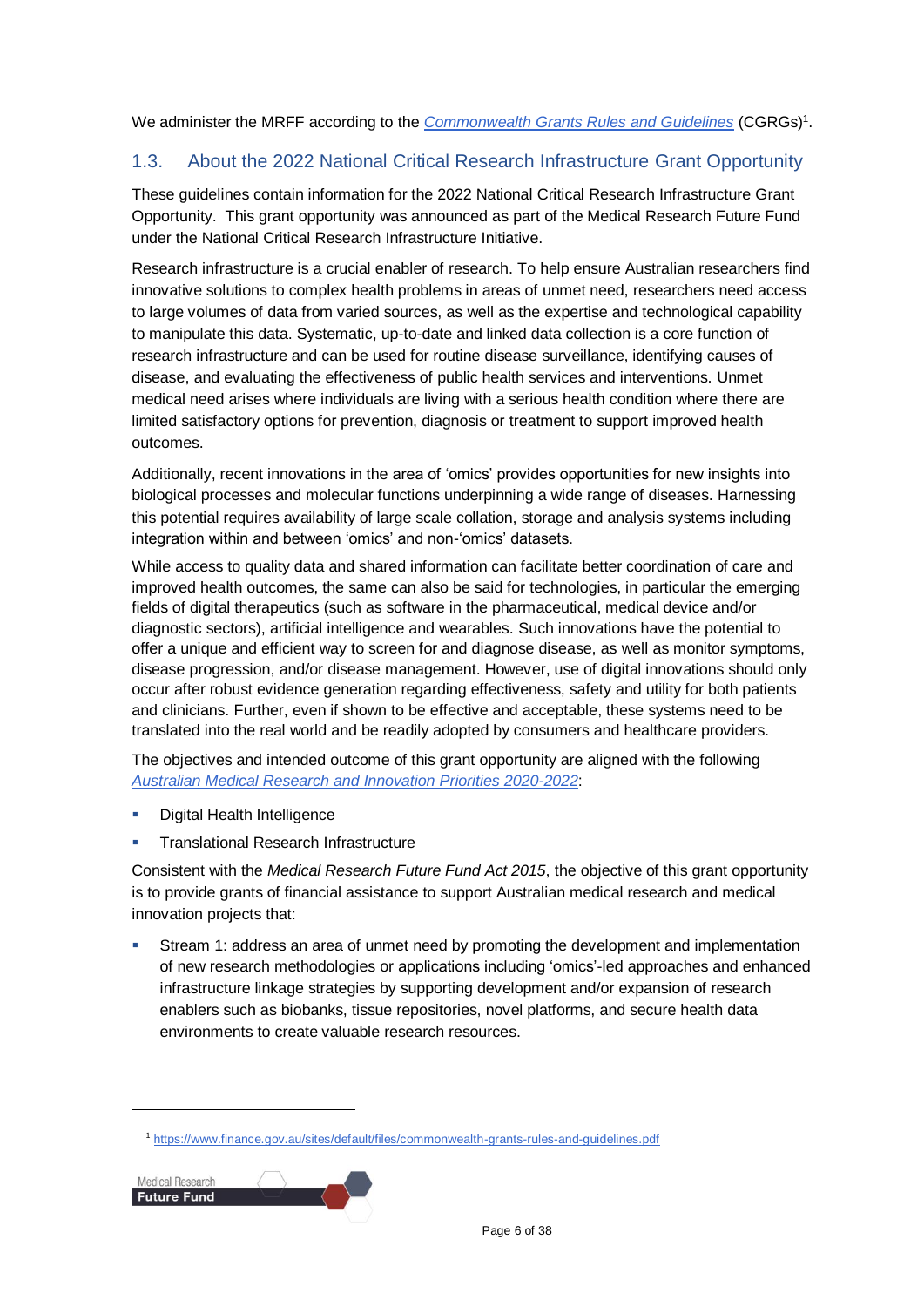- Stream 2: develop and translate into practice digital therapeutics, artificial intelligence enabled health interventions and technologies (eg wearables integrated into clinical practice), applications or other software for use in clinical practice.
- **Stream 3: utilise co-investment with the research sector, state and territory governments, and** industry, in significant critical research infrastructure (eg facilities and equipment) to support development of research capacity, capability and/or effectiveness in an area of need or to enable easily accessible facilities and platforms for the wider research community, including within industry.

To be competitive for funding, applicants must propose to conduct research that delivers against the above objectives and those of the National Critical Research Infrastructure Initiative. Applicants are encouraged to propose novel and/or innovative research and describe how the outcomes of the research will be translated into health benefits for Australians.

Applications to this grant opportunity must propose research that addresses one of the three Streams of research. An application may only be submitted to one of the above three Streams only. Applicants must specify the Stream to which they are applying in their application.

The intended outcome of the research funded by this grant opportunity is to improve the health and wellbeing of Australians by enhancing Australia's research infrastructure to promote new research approaches that will address health challenges by generating new knowledge and improving health outcomes.

This document sets out:

- the eligibility and assessment criteria
- how we consider and assess grant applications
- how we notify applicants and enter into grant agreements with grantees
- how we monitor and evaluate grantees' performance
- responsibilities and expectations in relation to the opportunity.

The Department of Industry, Science, Energy and Resources (the department/we) is responsible for administering this grant opportunity on behalf of the Department of Health.

### Impact of COVID-19

The MRFF acknowledges the potential impacts of COVID-19 on the health and medical research sector, including the ability of researchers to submit applications and undertake research. You will be asked to consider these impacts in your risk management plan. This information will be taken into account in the assessment of your application (refer section 5).

We have defined key terms used in these guidelines in the glossary at Section [13.](#page-25-0)

You should read this document carefully before you fill out an application.

### 1.4. Encouraging Partnerships

Applicants are encouraged to seek strategic partnerships with organisations whose decisions and actions affect Australians' health, health policy and health care delivery in ways that improve the health of Australians. Organisations that are capable of implementing policy and service delivery and would normally not be able to access funding through most MRFF funding mechanisms are highly valued as partners.

Partnerships and co-investment are encouraged in order to maximise impact of investment, provide opportunities for more mature sites/agencies to build the capacity of emerging sites/agencies,

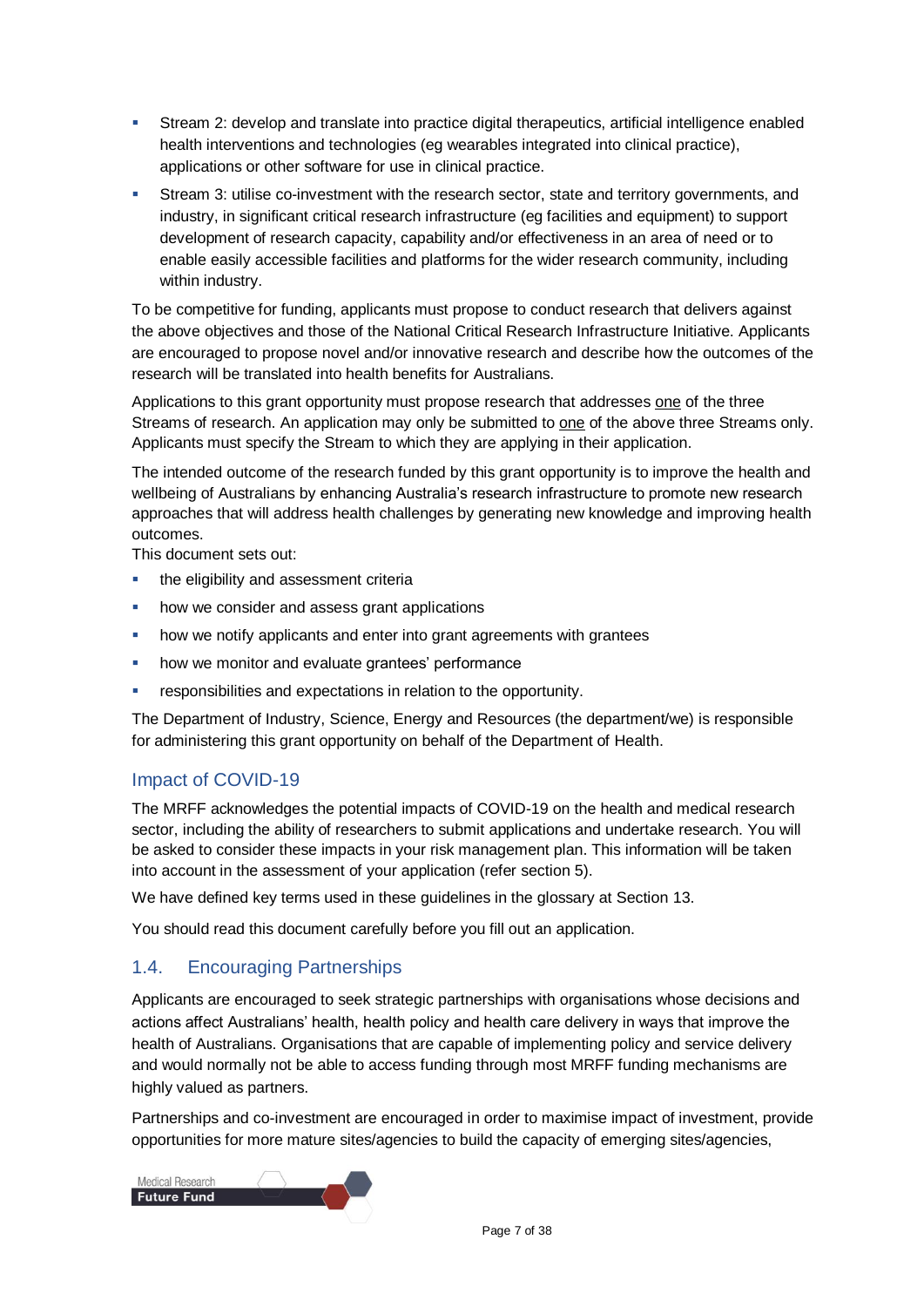reduce duplication of activities, and reduce potential respondent administrative burden on participating communities. Partnerships are also encouraged to ensure the proposed research is of relevance to consumers and delivery of services, and to support translation of research outcomes into practice

Partner organisations include:

- those working in federal, state, territory or local government in the health portfolio or in other areas affecting health, such as economic policy, urban planning, education or transport
- those working in the private sector such as employers, private health insurance providers or private hospitals
- those commercial entities with an interest in this area, for example pharmaceutical, digital therapeutics, biotechnology companies, etc
- non-government organisations and charities
- **EXECOMMUNITY ORGANISATIONS SUCH AS CONSUMER GROUPS**
- **healthcare providers, and/or**
- professional groups.

Partnerships with an overseas partner organisation are acceptable, provided the objectives of the grant opportunity are fully met. However, you cannot use the grant to cover retrospective costs or to support research projects undertaken outside of Australia (although funding can be sought to support the Australian-based components of multinational clinical trials).

While partnerships are encouraged, they may not necessarily be relevant for all projects. Where relevant, partner funding contributions will contribute to the assessment of project impact and overall value and risk, but are not a requirement (see section 5).

### **2. Grant amount and grant period**

For this grant opportunity, up to \$73 million is available over two years from 2022-23 for the three Streams listed in section 1.3.

- \$53 million in 2022-23 (\$8 million in Stream 1, \$8 million in Stream 2, \$30 million in Stream 3, \$7 million for all Streams)
- \$20 million in 2023-24 (\$7 million in Stream 1, \$7 million in Stream 2, \$6 million for both Streams).

Grant funds will be provided according to the funding profile indicated above; however, grant funds can be expended across the life of the project (project period). See below and section 2.2.

Up to \$15 million in dedicated funding is available for each of Streams 1 and 2, and up to \$30 million in dedicated funding is available for Stream 3. A further \$13 million is available to fund additional projects across all Streams as indicated above. For each Stream, applications will be funded based on rank to a maximum of \$15 million (for each of Streams 1 and 2) or \$30 million (for Stream 3), after which the remaining applications will be pooled into a combined ranked merit list and any residual funds from all three Streams, as well as the \$13 million remaining for the grant opportunity, will be allocated until the funding is exhausted.

For this grant opportunity, an application may be submitted to one of the three Streams only. Applicants must specify the Stream to which they are applying in their application.

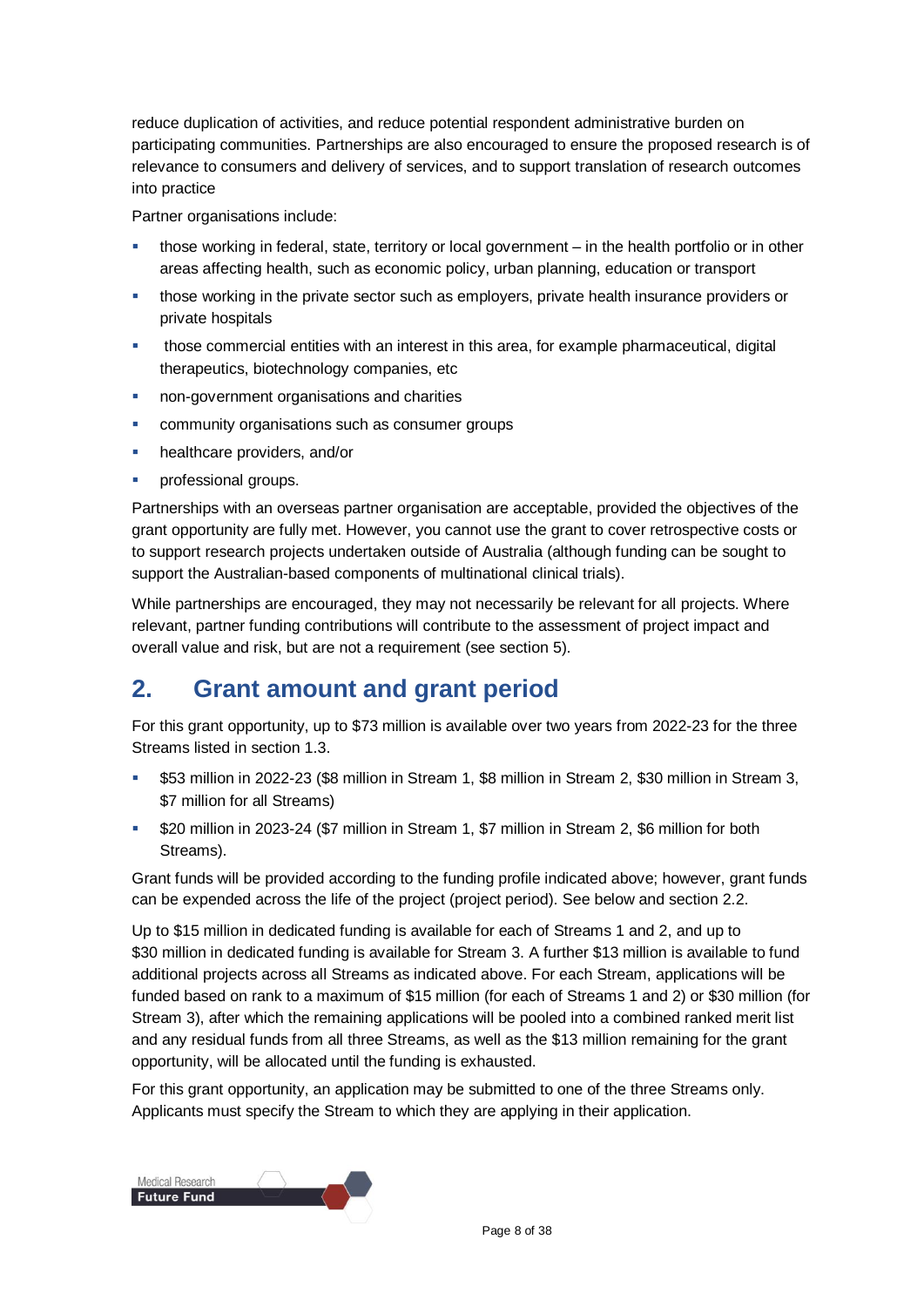Applicants are encouraged to design a research project that best addresses the objectives and intended outcomes of the grant opportunity and propose an appropriate budget.

### 2.1. Grants available

The grant amount will be up to 100 per cent of eligible project costs for Streams 1 and 2 and up to 66 per cent of the eligible project costs for Stream 3.

The amounts available for a single grant in each Stream are as follows:

- Stream 1: there is no minimum grant amount and the maximum grant amount is \$3 million.
- Stream 2: there is no minimum grant amount and the maximum grant amount is \$3 million.
- Stream 3: there is no minimum grant amount and the maximum grant amount is \$10 million.

Grants funded under Stream 3 will be funded under a co-funding model. Applications are sought from consortia of at least one academic organisation and at least one other organisation which may be industry or state/territory government. The consortia must contribute at least 34% of the total project cost in cash. The MRFF will contribute up to 66% (up to \$10 million) of overall project costs. All contributions must be confirmed in writing as part of the application (see section 6.1).

### 2.2. Project period

You must complete your project within five years of the date of execution.

### **3. Eligibility criteria**

We cannot consider your application if you do not satisfy all eligibility criteria.

### <span id="page-8-0"></span>3.1. Who is eligible?

To be eligible you must:

- have an Australian Business Number (ABN)
- be incorporated in Australia

and in accordance with s24 of the *[MRFF Act 2015](https://www.legislation.gov.au/Details/C2015A00116)<sup>2</sup>* , be one of the following entities:

- a medical research institute
- a university

l

- **a** corporate Commonwealth entity
- a corporation (including businesses and not for profits)

Joint applications are encouraged, provided you have a lead organisation who is the main driver of the project and is eligible to apply. For further information on joint applications, refer to section [6.2.](#page-13-0)

We cannot waive the eligibility criteria under any circumstances.

### 3.2. Chief Investigators

All members of the research team must be listed on the application form as Chief Investigators (CIs). Applicants must nominate a Chief Investigator A (CIA) who will take the lead role in

<sup>2</sup> <https://www.legislation.gov.au/Details/C2015A00116>

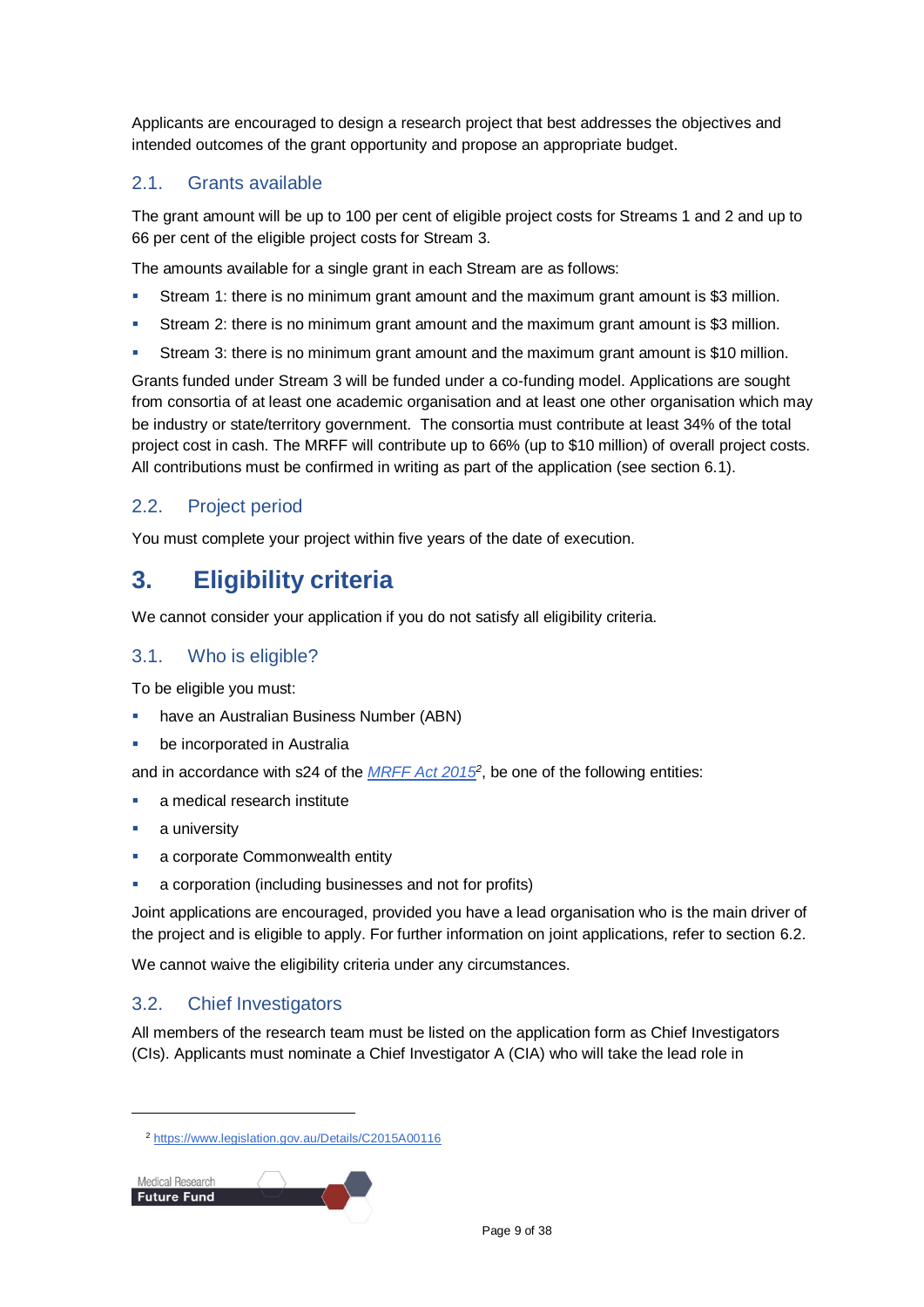completing the application, conducting the research, and reporting as required under the grant agreement.

A person must not be named as a Chief Investigator (CI) on more than one application submitted to a Stream of this grant opportunity (i.e. a person may be named as a CI on a maximum of one application per Stream). If a CI is named on more than one application submitted to a Stream of this grant opportunity, both applications will be considered ineligible.

To facilitate collaborative research teams with the required capacity and capability to undertake the proposed research, up to 15 CIs may be included as members of the research team.

See also section 6.2.

### 3.3. Additional eligibility requirements

We can only accept applications where you can provide:

- evidence from your board (or chief executive officer or equivalent if there is no board) that the project is supported, and that you can complete the project and meet the costs of the project not covered by grant funding.
- **EXECUTE:** letters of support from each project partner.

### 3.4. Who is not eligible?

You are not eligible to apply if you are:

- an individual
- partnership
- unincorporated association
- any organisation not included in section [3.1](#page-8-0)
- trust (however, an incorporated trustee may apply on behalf of a trust)
- a non-corporate Commonwealth entity
- an organisation, or your project partner is an organisation, included on the National Redress Scheme's website on the list of 'Institutions that have not joined or signified their intent to join the Scheme' [\(www.nationalredress.gov.au\)](http://www.nationalredress.gov.au/)
- an employer of 100 or more employees that has [not complied](https://www.wgea.gov.au/what-we-do/compliance-reporting/non-compliant-list) with the *Workplace Gender Equality Act (2012)*.

### **4. What the grant money can be used for**

### <span id="page-9-0"></span>4.1. Eligible activities

To be eligible your project must:

- be aimed at the objectives in Section 1.3
- include one or more of the following eligible activities:
	- **minor capital works**
	- **development/installation of research equipment**
	- **EXECUTE:** employment of personnel and/or
	- other direct research costs.

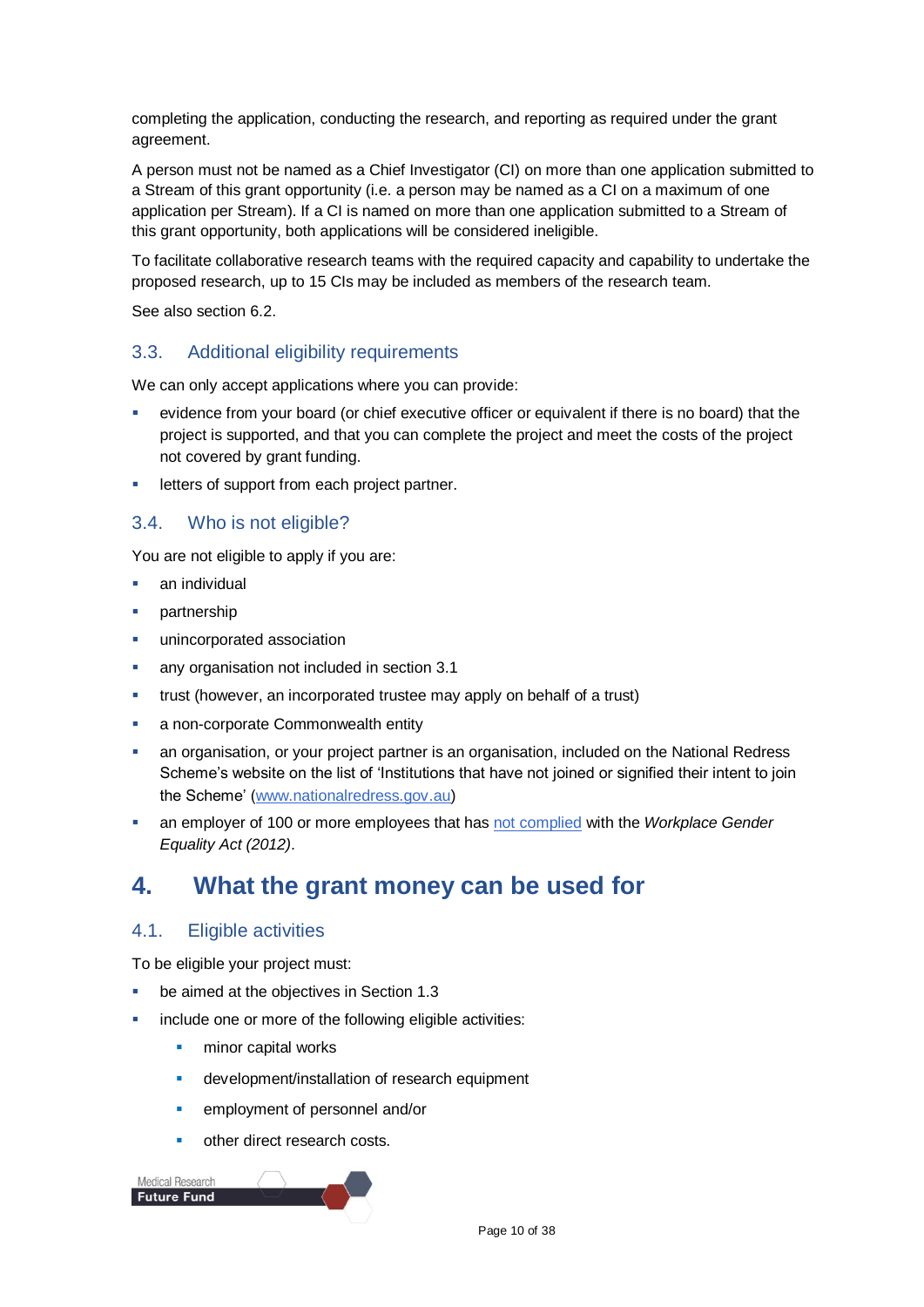We may also approve other activities.

### <span id="page-10-0"></span>4.2. Eligible locations

We will consider activities based in any geographical location in Australia. You may request funding for a component of the research to be undertaken overseas if the equipment/resources required for that component are not available in Australia and the component is critical to the successful completion of the research project. However, the expectation is the majority of the research activities and funding expenditure will occur in Australia.

### 4.3. Eligible expenditure

You can only spend grant funds on eligible expenditure you have incurred on an agreed project as defined in your grant agreement.

- For guidance on eligible expenditure, see Appendix A.
- **For guidance on ineligible expenditure, see Appendix B.**

If your application is successful, we may ask you to verify project costs that you provided in your application. You may need to provide evidence such as quotes for major costs.

Not all expenditure on your project may be eligible for grant funding. The Program Delegate (who is an Australian Government official who has been authorised to make decisions) makes the final decision on what is eligible expenditure and may give additional guidance on eligible expenditure if required.

To be eligible, expenditure must:

- be a direct cost of the project
- be incurred by you for required project audit activities.

You must incur the project expenditure between the project start and end date for it to be eligible unless stated otherwise.

You must not commence your project until you execute a grant agreement with the Commonwealth.

### **5. The assessment criteria**

You must address all assessment criteria in your application. We will assess your application based on the weighting given to each technical criterion and against the non-weighted (nontechnical) assessment criterion.

The application form requests information that directly relates to the assessment criteria below. The amount of detail and supporting evidence you provide in your application should be relative to the project size, complexity and grant amount requested. You should provide evidence to support your responses to each criterion. Size limits apply to all responses.

We will only award funding to applications that score satisfactorily against all criteria.

### 5.1. Assessment Criterion 1 - Project Impact (40% weighting)

You should demonstrate this by identifying:

a. how your project will address the objective of the Stream to which you are applying as outlined in section 1.3, including:

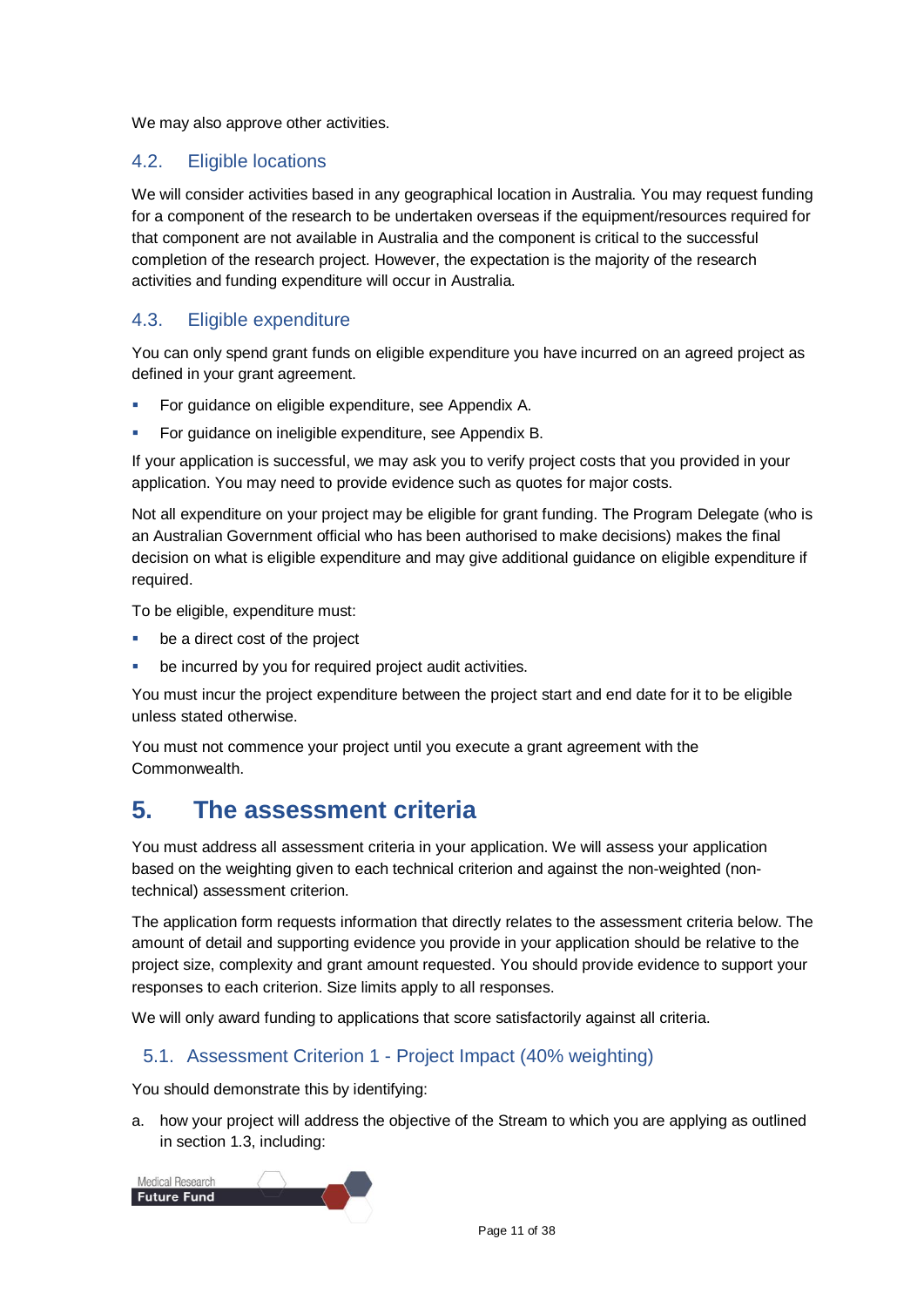- **Stream 1: the area of unmet need being addressed**
- Stream 2: how the technology will be translated into clinical practice
- Stream 3: how the project will support development of research capacity, capability and/or effectiveness in an area of need or to enable Australian research using new platforms
- b. how your project will deliver outcomes that are a priority for the Australian public, including details of community engagement and involvement during conceptualisation, development and planned implementation of you project
- c. how the research will provide outcomes within 12 months of the grant period ending
- d. how your project includes new and innovative approaches, that can be scaled nationally
- e. how your project builds on and supports other initiatives, if applicable.

You should demonstrate how the outcomes or results you have identified against the MRFF Measures of Success are relevant and meaningful to the goal and aims of the Initiative.

### 5.2. Assessment Criterion 2 - Project methodology (30% weighting)

You should demonstrate your proposed approach to delivering the project by providing:

- a. your project plan, including:
- an outline of the activities you will undertake
- appropriate milestones, performance indicators and timeframes for delivery
- the governance structures in place for the project
- b. a project feasibility analysis.

### 5.3. Assessment Criterion 3 - Capacity, capability and resources to deliver the project (30% weighting)

You should demonstrate this by providing details of:

- a. your access to, and/or a feasible plan to recruit, an appropriate, multi-disciplinary team, with proposed key project personnel, their skills and experience clearly articulated, along with explanations of how their skills and experiences are important to the success of your project
- b. your track record in managing similar projects
- c. your access, or future access, to any required infrastructure, land, capital equipment, technology, and regulatory or other approvals
- d. how any infrastructure funded through this project will be maintained beyond the life of the grant opportunity.

### 5.4. Assessment Criterion 4. Overall Value and Risk of the Project (nonweighted)

Your application should demonstrate the overall value and risk of the project, including that you have robust risk identification and management processes. This should include consideration of risks related to COVID-19 restrictions.

You should provide:

your Measures of Success statement

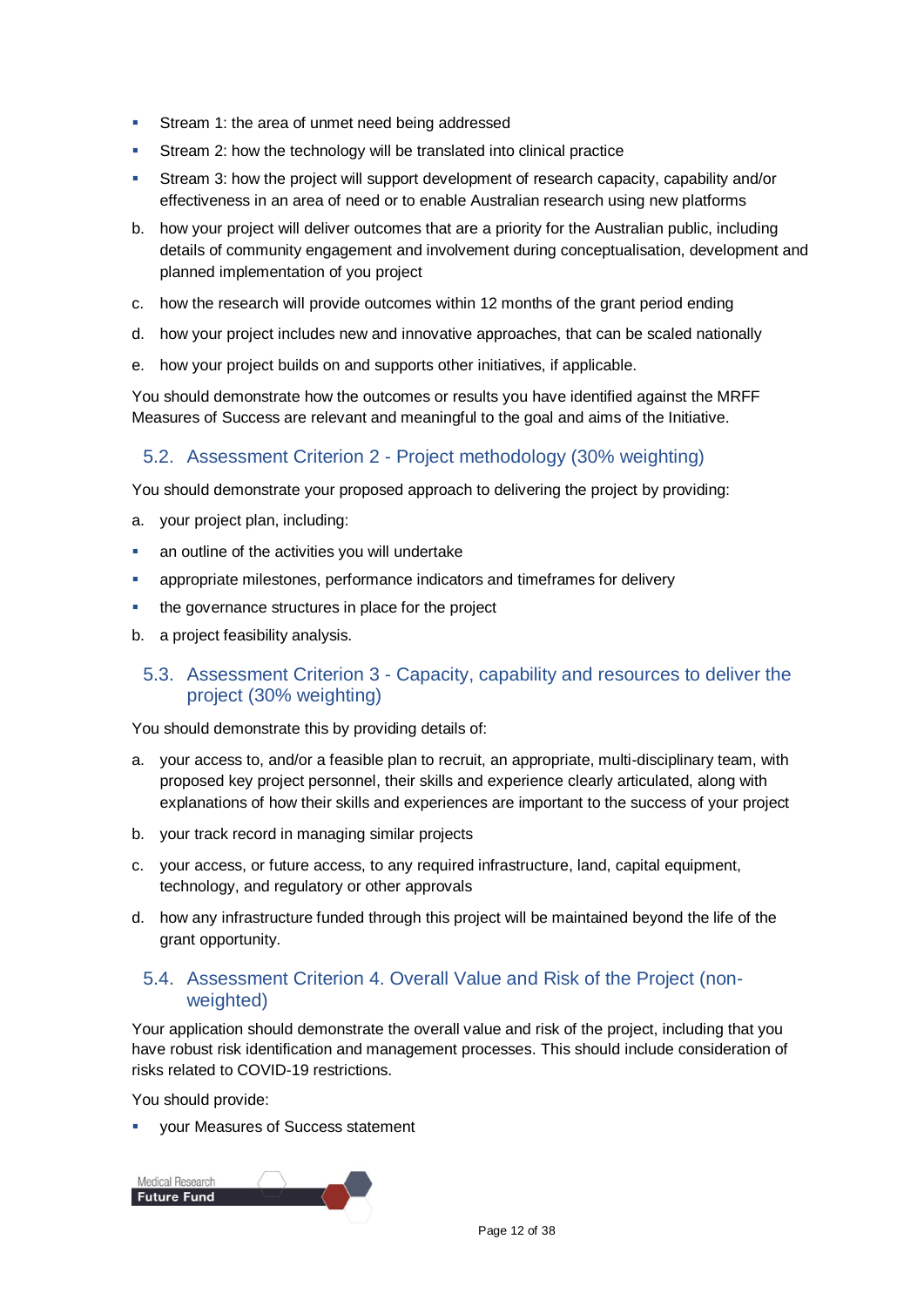- **•** your proposed budget and justification
- **a** risk management plan.

Our assessment will also take into consideration:

- the relative contribution of the outcomes or results you have identified against the MRFF Measures of Success to the goal and aims of the Initiative
- the suitability of your proposed budget to complete all project activities
- how well the requested budget has been detailed and justified
- the value and type of any partner contributions to your project
- how soundly your risk management approach is demonstrated
- any risks identified as part of the assessment of your application
- the appropriateness of the submitted risk management plan in documenting key risks to the completion of the research proposal, including your plan to manage those identified risks
- how you propose to monitor and report risks (both those identified in your submitted risk management plan and those which may arise during your project).

### **6. How to apply**

Before applying, you should read and understand these guidelines, the sample [application form](https://business.gov.au/grants-and-programs/mrff-2022-national-critical-research-infrastructure-initiative#key-documents) and the sample [grant agreement](https://business.gov.au/grants-and-programs/mrff-2022-national-critical-research-infrastructure-initiative#key-documents) published on business.gov.au and GrantConnect.

You can only submit an application during a funding round.

To apply, you must:

- complete the online [program application form](http://www.business.gov.au/INSERT%20URL) via business.gov.au
- provide all the information requested
- address all eligibility and assessment criteria
- include all necessary attachments

You will receive confirmation when you submit your application. You should retain a copy of your application for your own records.

You are responsible for making sure your application is complete and accurate. Giving false or misleading information is a serious offence under the *Criminal Code Act 1995* (Cth). If we consider that you have provided false or misleading information we may not progress your application. If you find an error in your application after submitting it, you should call us immediately on 13 28 46.

If we find an error or information that is missing, we may ask for clarification or additional information from you that will not change the nature of your application. However, we can refuse to accept any additional information from you that would change your submission after the application closing time.

If you need further guidance around the application process, or if you are unable to submit an application online, [contact us](https://www.business.gov.au/contact-us) at business.gov.au or by calling 13 28 46.

### 6.1. Attachments to the application

Provide the following documents with your application:

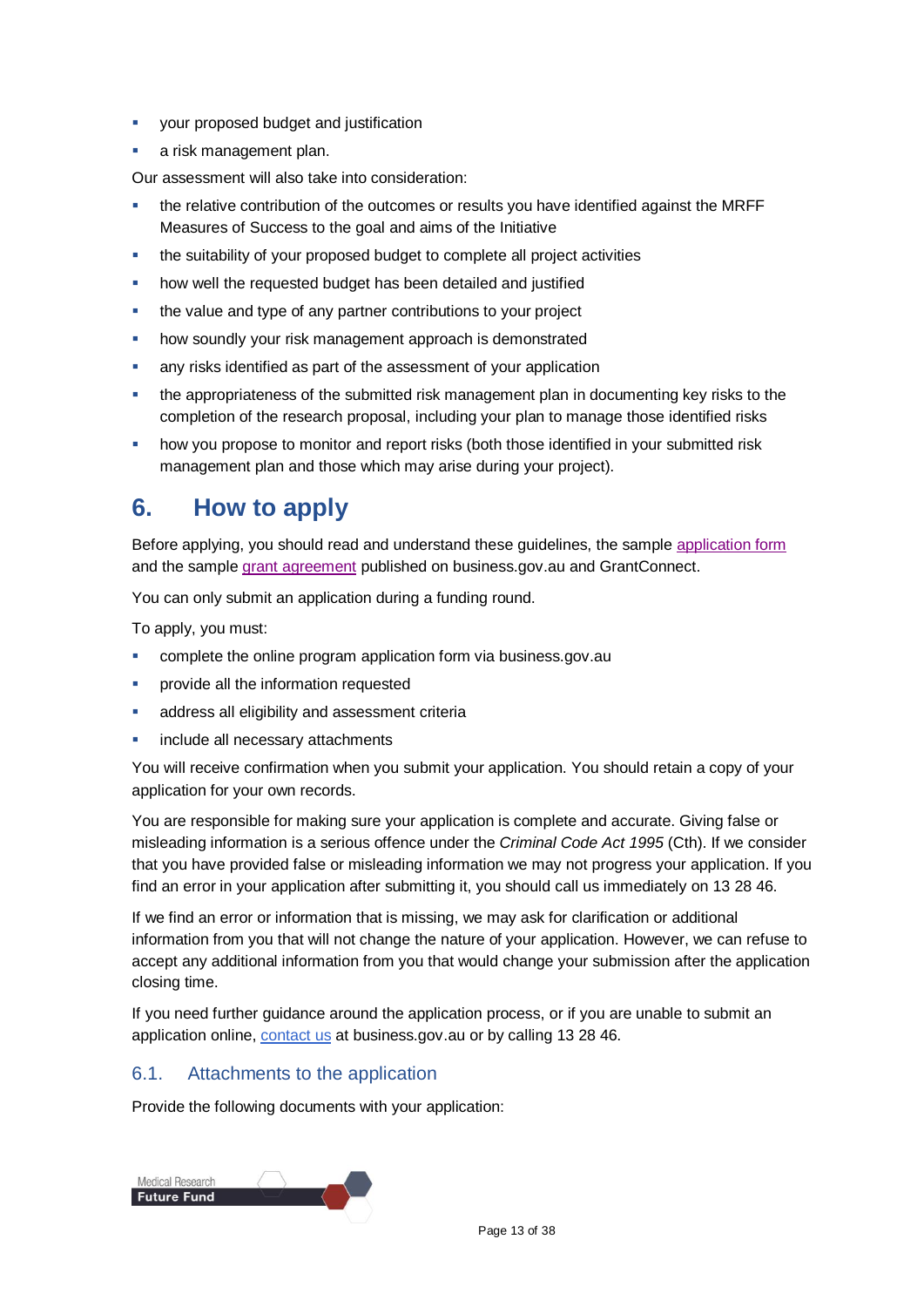- a detailed project plan, including your project methodology and a project feasibility analysis (maximum 12 pages excluding appendices)
- a list of all chief investigators using the template available on business.gov.au who have shared authority and responsibility for leading and directing the design, conduct and reporting of the proposed project outlined in this application including the affiliations of each person listed.
- a detailed and itemised project budget, including but not limited to disaggregation by project component and Financial Year (FY), and your related fee card
- a statement of how your project will contribute to the Measures of Success for the MRFF as described in the MRFF Evaluation, Monitoring and Learning Strategy (see [www.health.gov.ay/mrff\)](http://www.health.gov.ay/mrff) in a table format with the following headings: MRFF Measure of Success; How the project will contribute towards the measure of success; Description of outcome or result against which the contribution will be evaluated (maximum one page)
- a detailed risk management plan, and any supporting documentation, describing how you propose to monitor, manage and report identified risks including risks that may arise during your project(maximum two pages)t
- details of intellectual property (IP) arrangements as an attachment if this is not included within the written content of the application
- evidence of support from the board, CEO or equivalent
- **trust deed (where applicable)**
- letters of support (where applicable). Note that letters of support from partner organisations for applications to Stream 3 must include details of the cash contribution. See section 2.1.

You must attach supporting documentation to the application form in line with the instructions provided within the form. You should only attach requested documents. We will not consider information in attachments that we do not request.

### <span id="page-13-0"></span>6.2. Joint applications

We encourage organisations to join together as a group to deliver a project. In these circumstances, you must appoint a lead organisation. Only the lead organisation can submit the application form and enter into the grant agreement with the Commonwealth. The application should identify all other members of the proposed group and include a letter of support from each of the project partners. Each letter of support should include:

- **details of the project partner**
- an overview of how the project partner will work with the lead organisation and any other project partners in the group to successfully complete the project
- an outline of the relevant experience and/or expertise the project partner will bring to the group
- the roles/responsibilities the project partner will undertake, and the resources it will contribute (if any)
- details of a nominated management level contact officer.

You must have a formal arrangement in place with all parties.

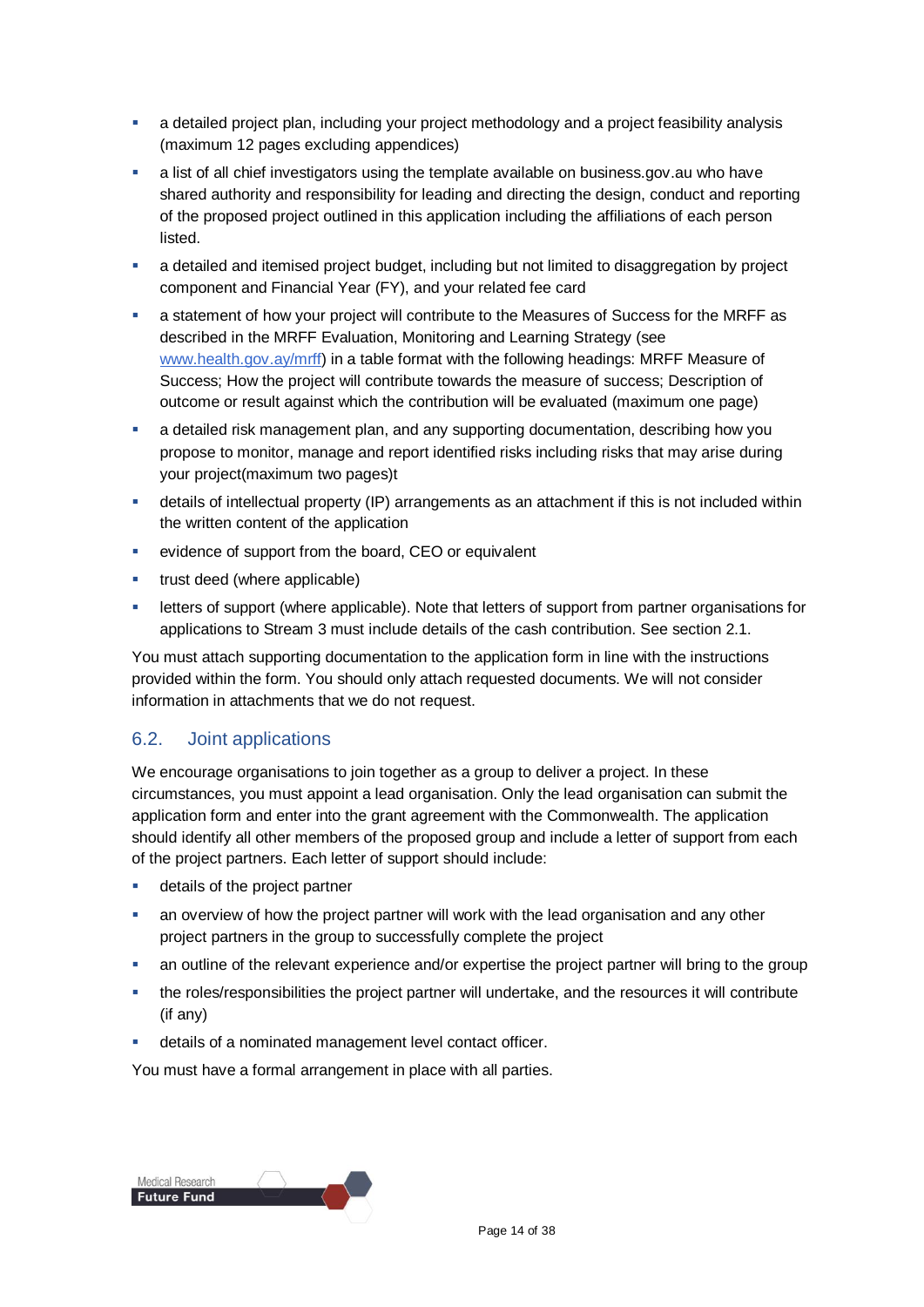### 6.2.1. Lead Organisations and Chief Investigator A

Applicants must nominate a lead organisation who meets the eligibility criteria and will submit the application. The lead organisation must enter into the grant agreement, and nominate a project lead (Chief Investigator A) who will conduct the project and report on the outcomes of the project as specified in the grant agreement.

### 6.3. Timing of the grant opportunity process

You can only submit an application between the published opening and closing dates. We cannot accept late applications.

#### Table 1: Expected timing for this grant opportunity

| Activity                                   | Timeframe                                             |
|--------------------------------------------|-------------------------------------------------------|
| Assessment of applications                 | 14 weeks                                              |
| Approval of outcomes of selection process  | 8 weeks                                               |
| Negotiations and award of grant agreements | 4 weeks                                               |
| Notification to unsuccessful applicants    | 2 weeks                                               |
| Earliest start date of project             | Date of execution of your grant agreement             |
| End date of grant commitment               | Within 5 years of execution of the grant<br>agreement |

### **7. The grant selection process**

We first review your application against the eligibility criteria. If eligible, we will then assess it against the assessment criteria. Only eligible applications will proceed to the assessment stage.

We refer your application to an independent committee of experts (the Committee). For the 2022 National Critical Research Infrastructure Grant Opportunity, the Committee will comprise national and international experts.

The Committee will undertake the assessment in accordance with the CGRG's and consider your application on its merits, based on:

- how well it meets the criteria
- whether it provides value with relevant money.

When assessing the merits of your application against the three technical (weighted) assessment criteria, the Committee will use the rating scale at Appendix C. Rating of the non-technical (Overall Value and Risk of your project) assessment criterion will be done in accordance with the Rating Scale at Appendix D.

To be awarded MRFF funding, applications must receive a rating of 5 or higher against each of the weighted technical assessment criteria (Criteria 1, 2 and 3), and a rating of 'Good' or 'Excellent' for the non-weighted assessment criterion.

When assessing whether the application represents value with relevant money, the Committee will have regard to:

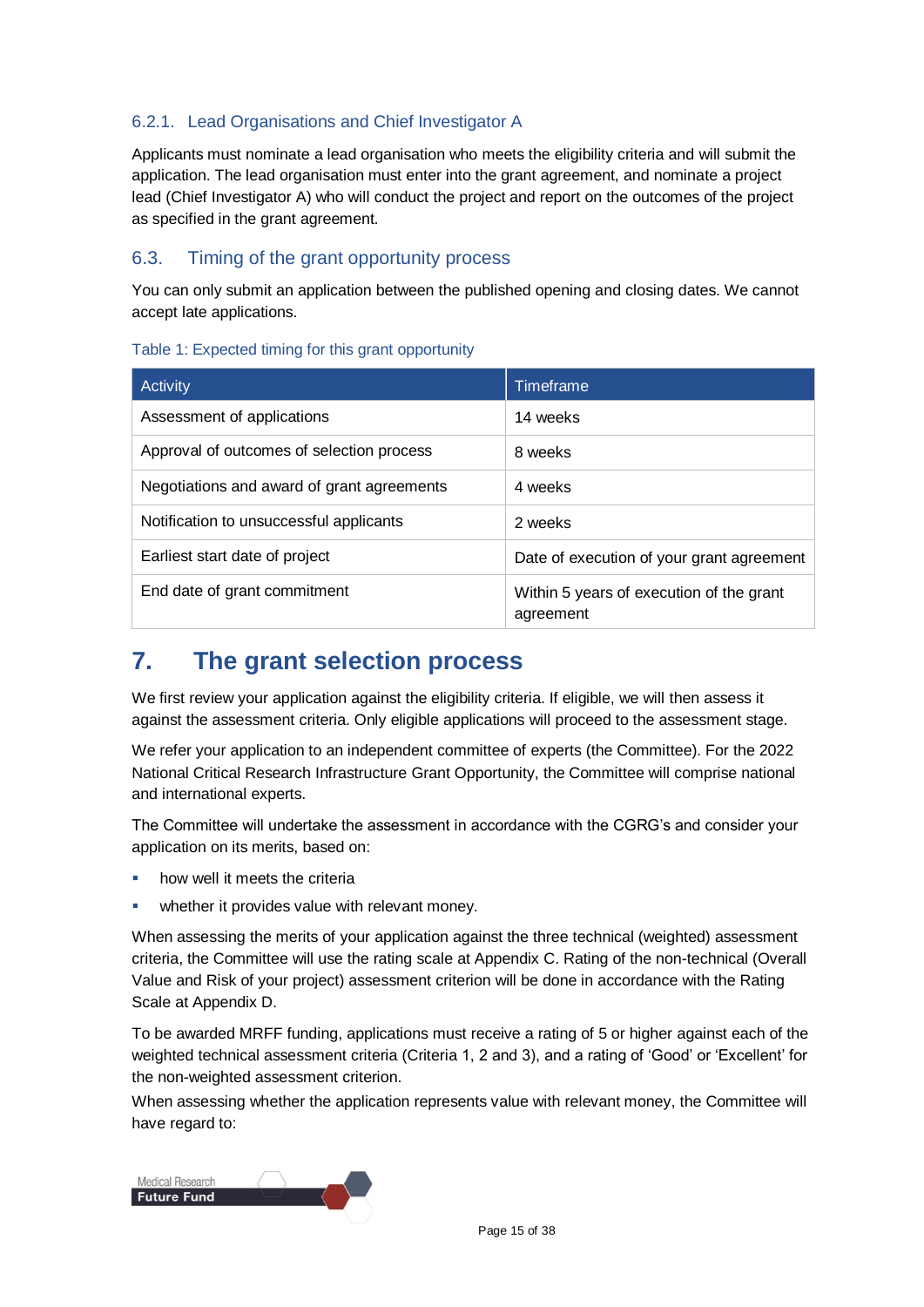- **the overall objective/s to be achieved**
- **the value of the grant sought**
- extent to which the application matches identified MRFF priorities
- the extent to which the application demonstrates that funding will assist to meeting the proposal outcomes/ objectives.

The Committee will provide the Program Delegate with a report of the assessment outcomes.

If the selection process identifies unintentional errors in your application, we may contact you to correct or clarify the errors, but you cannot make any material alteration or addition.

### 7.1. Who will approve grants?

The Program Delegate decides which grants to approve taking into account the recommendations of the committee, the availability of grant funds and the geographical spread of projects across Australia.

The Program Delegate's decision is final in all matters, including:

- the grant approval
- the grant funding to be awarded
- **any conditions attached to the offer of funding.**

We cannot review decisions about the merits of your application.

The Program Delegate will not approve funding if there is insufficient program funds available across relevant financial years for the grant opportunity.

### **8. Notification of application outcomes**

We will advise you of the outcome of your application in writing. If you are successful, we will advise you of any specific conditions attached to the grant, including the timing of any public communications you make regarding being awarded a grant. If you are unsuccessful, we will give you an opportunity to discuss the outcome with us.

### **9. Successful grant applications**

### 9.1. The grant agreement

You must enter into a legally binding grant agreement with the Commonwealth. A sample [grant](https://business.gov.au/grants-and-programs/mrff-2022-national-critical-research-infrastructure-initiative#key-documents)  [agreement](https://business.gov.au/grants-and-programs/mrff-2022-national-critical-research-infrastructure-initiative#key-documents) is available on business.gov.au and GrantConnect.

We must execute a grant agreement with you before we can make any payments. Execute means both you and the Program Delegate have signed the agreement. We are not responsible for any expenditure you incur until a grant agreement is executed. You must not start any project activities until a grant agreement is executed.

The approval of your grant may have specific conditions determined by the assessment process or other considerations made by the Program Delegate. We will identify these in the offer of grant funding.

If you enter an agreement under this grant opportunity, you cannot receive other grants for the same activities from other Commonwealth, State or Territory granting programs.

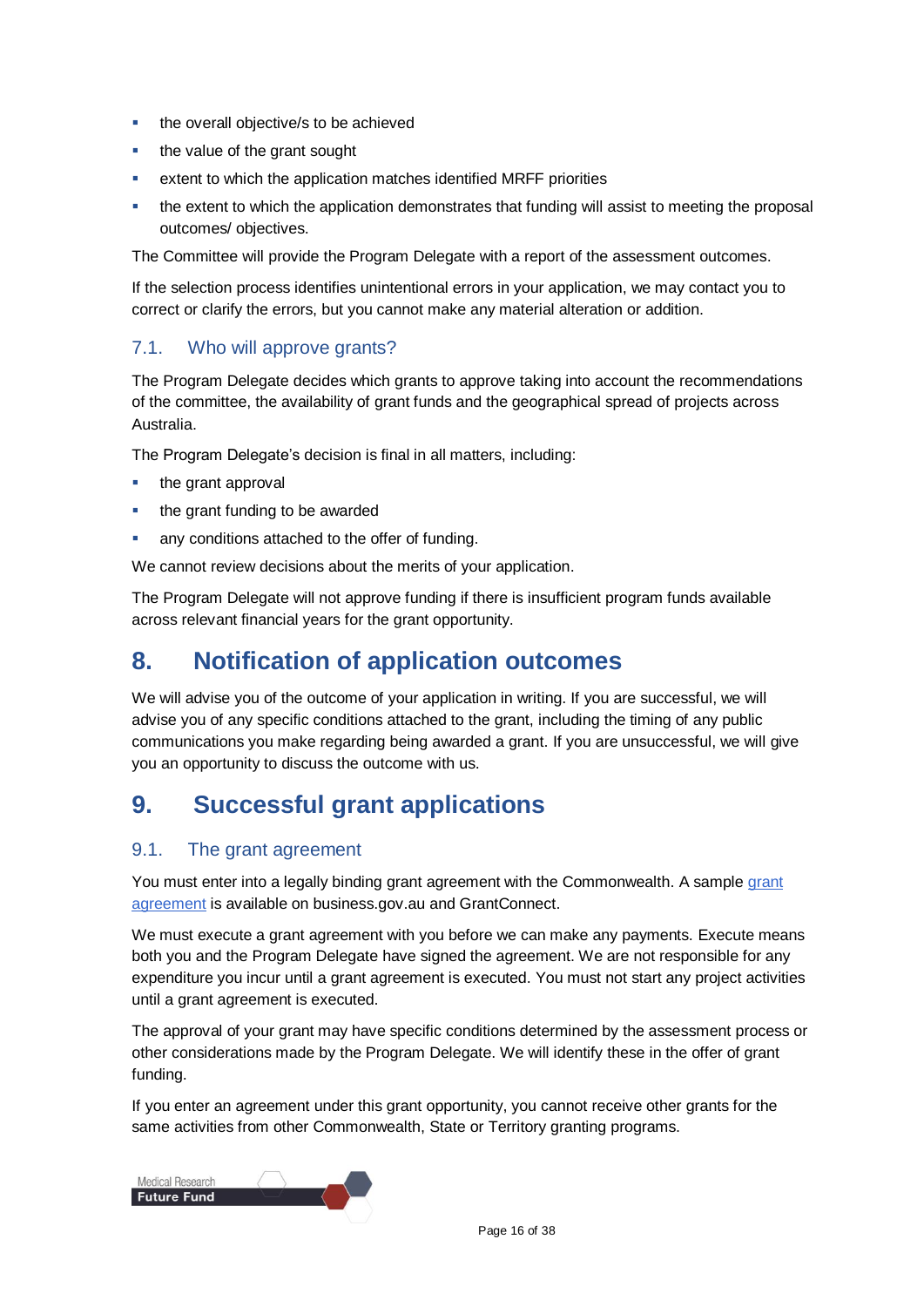The Commonwealth may recover grant funds if there is a breach of the grant agreement.

We will use a standard grant agreement.

You will have 30 days from the date of a written offer to execute this grant agreement with the Commonwealth. During this time, we will work with you to finalise details.

The offer may lapse if both parties do not sign the grant agreement within this time. Under certain circumstances, we may extend this period. We base the approval of your grant on the information you provide in your application. We will review any required changes to these details to ensure they do not impact the project as approved by the Program Delegate.

### 9.2. Grant agreement variations

We recognise that unexpected events may affect project progress. In these circumstances, you can request a variation to your grant agreement, including:

- **•** changing project milestones
- **EXTERUARER EXTENDING THE EXTENDING THE EXTENDING THE EXTENDING THE EXTENDING THE EXTENDING THE EXTENDING THE EXTENDING THE EXTENDING THE EXTENDING THE EXTENDING THE EXTENDING THE EXTENDING THE EXTENDING THE EXTENDING THE**
- changing project activities

The program does not allow for an increase of grant funds.

If you want to propose changes to the grant agreement, you must put them in writing before the project end date. We can provide you with a variation request template.

If a delay in the project causes milestone achievement and payment dates to move to a different financial year, you will need a variation to the grant agreement. We can only move funds between financial years if there is enough program funding in the relevant year to allow for the revised payment schedule. If we cannot move the funds, you may lose some grant funding.

You should not assume that a variation request will be successful. We will consider your request based on factors such as:

- how it affects the project outcome
- consistency with the program policy objective, grant opportunity guidelines and any relevant policies of the department
- changes to the timing of grant payments
- availability of program funds.

### 9.3. Project specific legislation, policies and industry standards

You must comply with all relevant laws and regulations in undertaking your project. You must also comply with the specific legislation/policies/industry standards that follow. It is a condition of the grant funding that you meet these requirements. We will include these requirements in your grant agreement.

Wherever the government funds research activities, the following special regulatory requirements may apply:

[MRFF Act 2015](https://www.legislation.gov.au/Details/C2015A00116)<sup>3</sup>

<sup>3</sup> <https://www.legislation.gov.au/Details/C2015A00116>

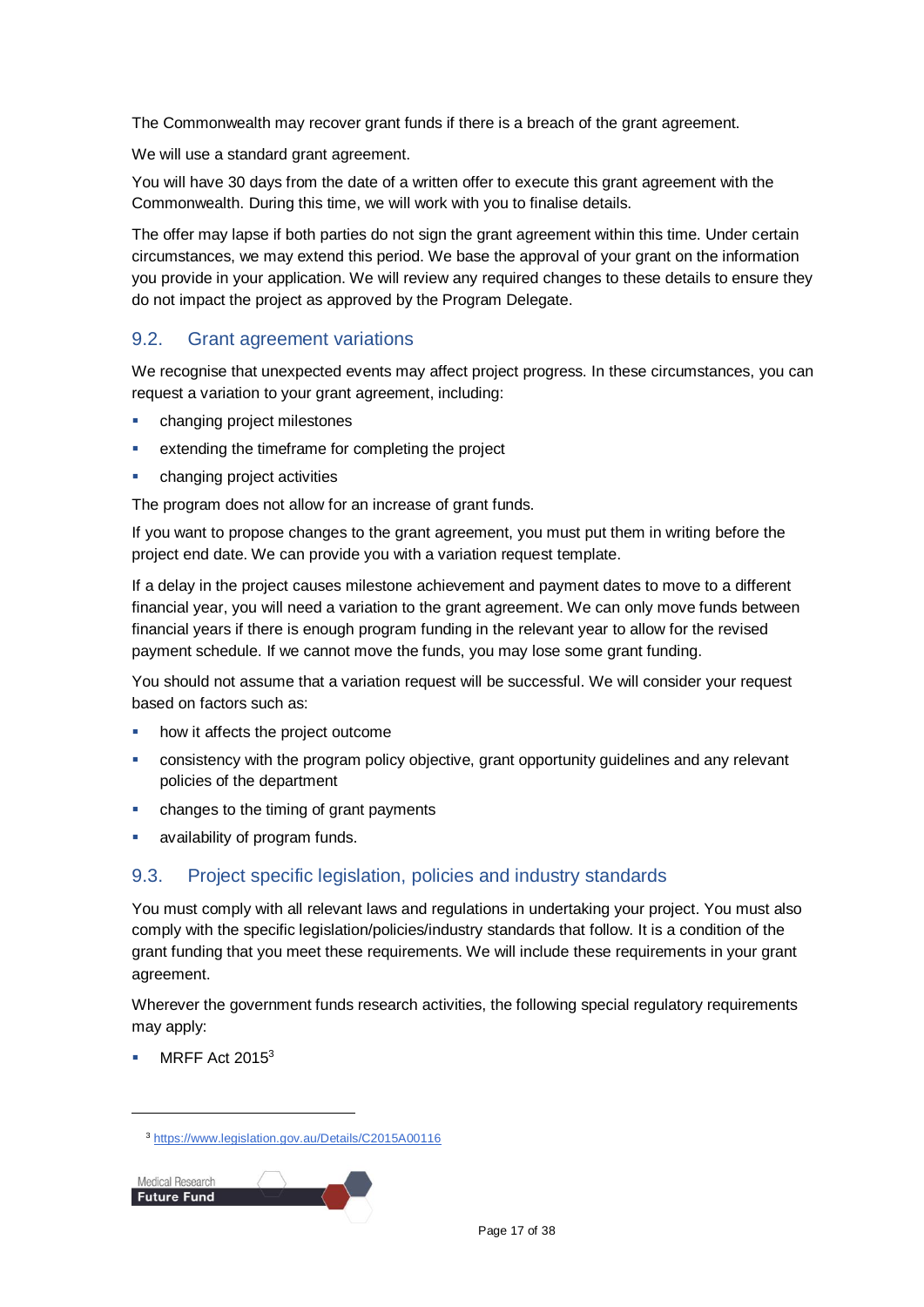- **Working with Vulnerable People registration**
- State/Territory legislation in relation to working with children
- **Ethics and research practices**
- **th[e NHMRC/ARC/UA Australian Code for the Responsible Conduct of Research](https://www.nhmrc.gov.au/about-us/publications/australian-code-responsible-conduct-research-2018) (2018) and** successor documents
- th[e NHMRC/ARC/UA National Statement on Ethical Conduct in Human Research](https://www.nhmrc.gov.au/about-us/publications/national-statement-ethical-conduct-human-research-2007-updated-2018) (2007, updated 2018)
- **th[e Australian Code for the care and use of animals for scientific purposes](https://www.nhmrc.gov.au/about-us/publications/australian-code-care-and-use-animals-scientific-purposes) (2013) endorsed by** the NHMRC, the ARC, the Commonwealth Scientific and Industrial Research Organisation and UA

If there is any conflict or inconsistency between a successor document and its predecessor, then the successor document prevails.

### 9.3.1. Child safety requirements

You must comply with all relevant legislation relating to the employment or engagement of anyone working on the project that may interact with children, including all necessary working with children checks.

You must implement the National Principles for Child Safe Organisations endorsed by the Commonwealth and available at: [https://humanrights.gov.au/our-work/childrens](https://humanrights.gov.au/our-work/childrens-rights/projects/reporting-united-nations-childrens-rights)[rights/projects/reporting-united-nations-childrens-rights.](https://humanrights.gov.au/our-work/childrens-rights/projects/reporting-united-nations-childrens-rights)

You will need to complete a risk assessment to identify the level of responsibility for children and the level of risk of harm or abuse, and put appropriate strategies in place to manage those risks. You must update this risk assessment at least annually.

You will also need to establish a training and compliance regime to ensure personnel are aware of, and comply with, the risk assessment requirements, relevant legislation including mandatory reporting requirements and the National Principles for Child Safe Organisations.

You will be required to provide an annual statement of compliance with these requirements in relation to working with children.

### 9.4. Intellectual property rights

Applicants must provide details of intellectual property (IP) arrangements in their applications. This includes both the use of IP in the project and the proposed ownership rights to IP generated by the project as well as strategies for protecting Australia's interests. Where IP is likely to be generated by the project, successful applicants are required to conclude protocols or contracts with their collaborating partners on the management of IP issues. These agreements should be in accordance with laws and regulations in Australia.

### 9.5. Dissemination of research outcomes

You must ensure appropriate safeguards are in place to protect patient privacy, intellectual property and commercially confidential information.

Except where publication may compromise your obligations with respect to patient privacy, intellectual property and/or commercially confidential information, grantees are required to:

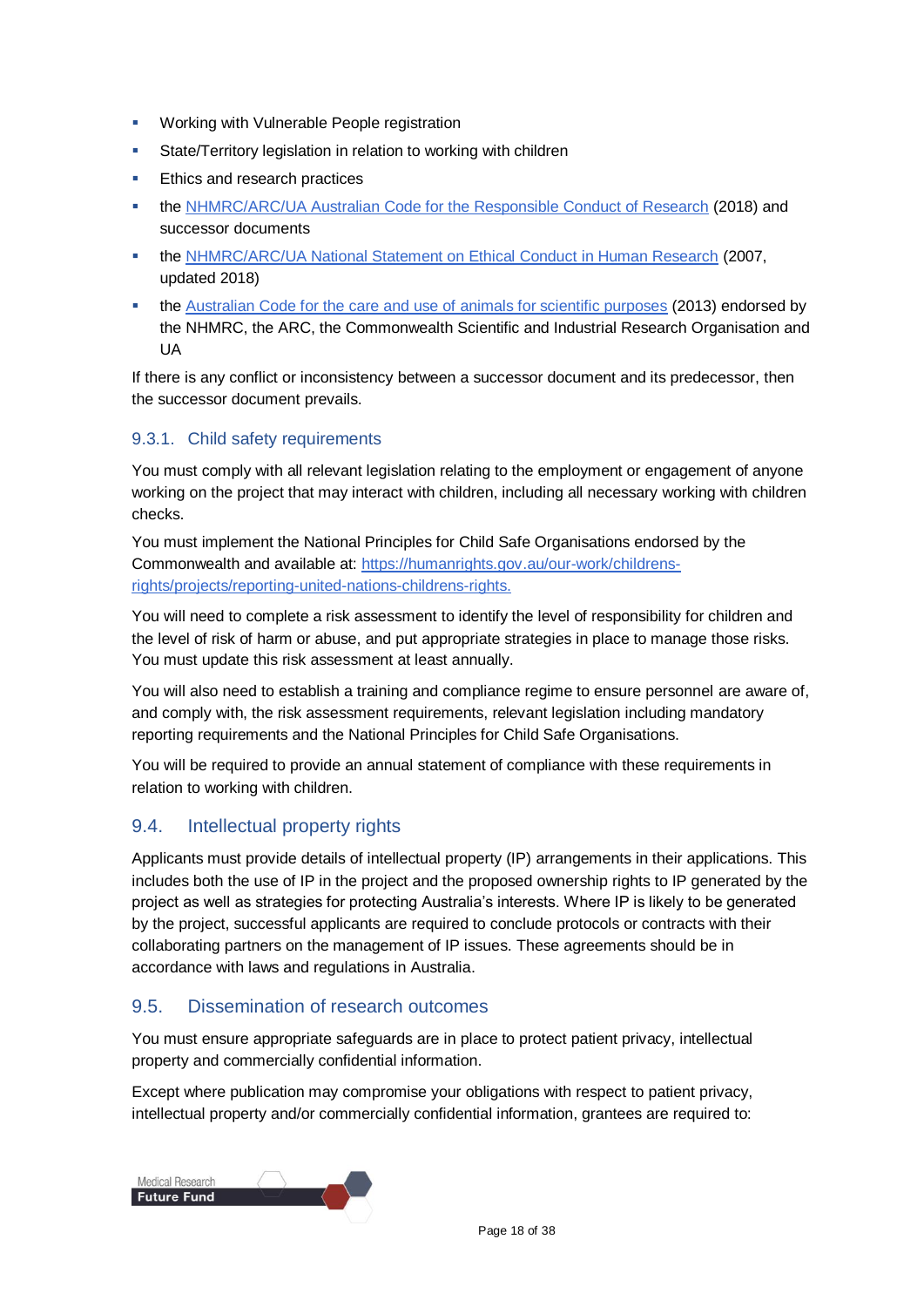- if a clinical trial, submit the clinical trial protocol to an open access repository within six months of HREC approval, or publish a protocol manuscript as soon as practicable.
- within 12 months of completion of the grant activity, disseminate the research findings through:
	- ensuring that research findings are available in an open access repository
	- **•** content specific forums
	- **submission to peer-reviewed journals**
- make lay summaries available to research participants, concurrently with sharing and dissemination of research results.

Grantees are encouraged to publish de-identified research data following completion of the grant in an open access repository and in accordance with best practice.

### 9.6. How we pay the grant

The grant agreement will state the:

- maximum grant amount we will pay
- proportion of eligible expenditure covered by the grant (grant percentage)
- any in-kind contributions you will make
- any financial contribution provided by you or a third party.

We will not exceed the maximum grant amount under any circumstances. If you incur extra costs, you must meet them yourself.

We will make payments according to an agreed schedule set out in the grant agreement. Payments are subject to satisfactory progress on the project.

### 9.7. Grants Payments and GST

If you are registered for the Goods and Services Tax (GST), where applicable we will add GST to your grant payment and provide you with a recipient created tax invoice. You are required to notify us if your GST registration status changes during the project period. GST does not apply to grant payments to government related entities<sup>4</sup>.

Grants are assessable income for taxation purposes, unless exempted by a taxation law. We recommend you seek independent professional advice on your taxation obligations or seek assistance from the [Australian Taxation Office.](https://www.ato.gov.au/) We do not provide advice on tax.

### **10. Announcement of grants**

We will publish non-sensitive details of successful projects on GrantConnect. We are required to do this by the *Commonwealth Grants Rules and Guidelines* unless otherwise prohibited by law. We may also publish this information on business.gov.au. This information may include:

- name of your organisation
- title of the project

l

description of the project and its aims

<sup>4</sup> See Australian Taxation Office ruling GSTR 2012/2 available at ato.gov.au

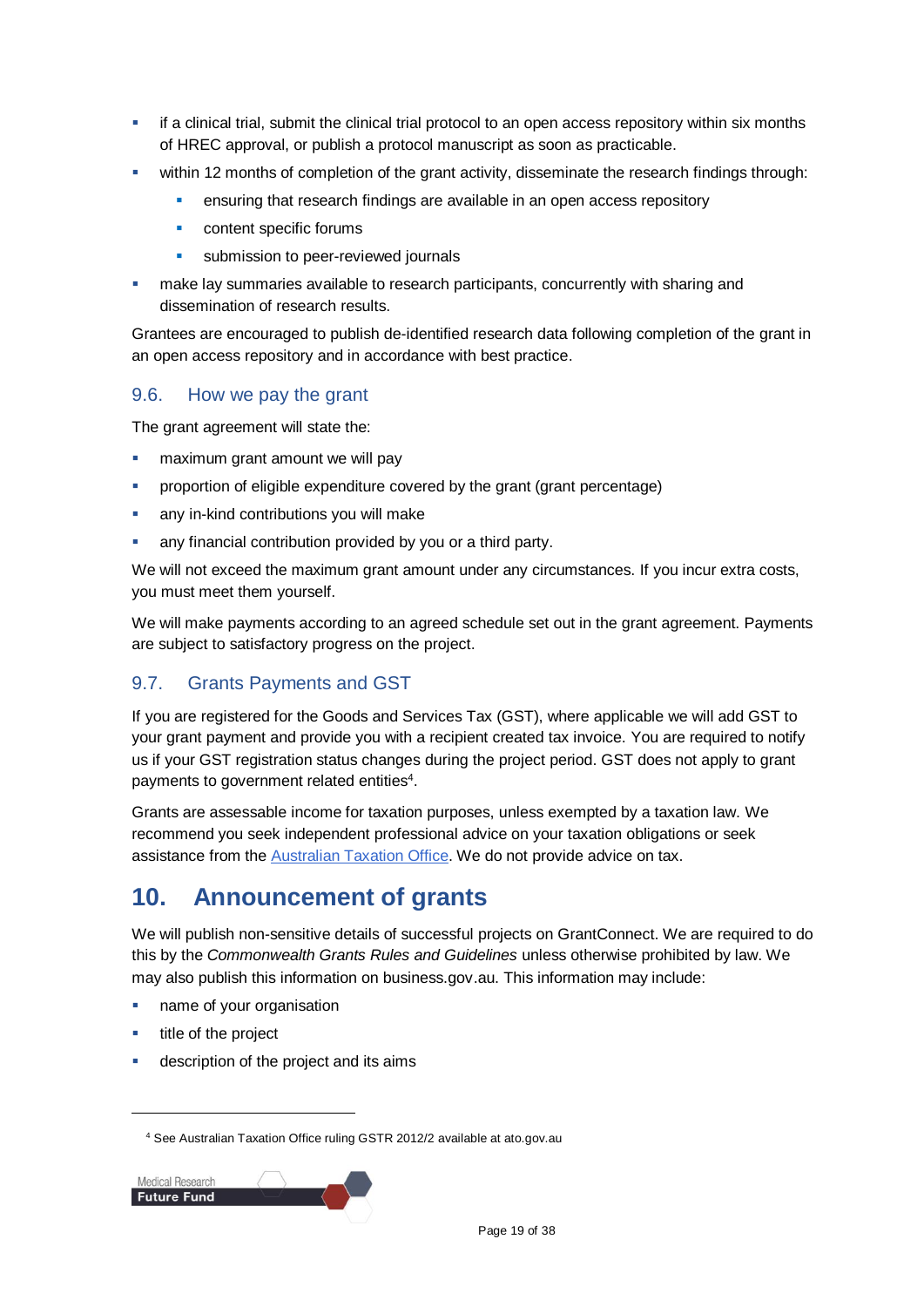- **all amount of grant funding awarded and grant duration**
- Australian Business Number
- business location
- **vour organisation's industry sector.**

### **11. How we monitor your grant activity**

### 11.1. Keeping us informed

You should let us know if anything is likely to affect your organisation or impact successful delivery of your project/s.

We need to know of any key changes to your organisation or its business activities, particularly if they affect your ability to complete your project, carry on business and pay debts due.

You must also inform us of any changes to your:

- name
- addresses
- nominated contact details
- bank account details.

If you become aware of a breach of terms and conditions under the grant agreement you must contact us immediately.

You must notify us of events relating to your project and provide an opportunity for the Minister or their representative to attend.

### 11.2. Reporting

You must submit reports in line with the [grant agreement.](file://///prod.protected.ind/User/user03/LLau2/insert%20link%20here) We will provide the requirements for these reports as appendices in the grant agreement. We will remind you of your reporting obligations before a report is due. We will expect you to report on:

- progress against agreed project milestones and MRFF Measures of Success
- **Filter** risks arising during the project
- project expenditure, including expenditure of grant funds
- information about your project that supports evaluation of the MRFF.

The amount of detail you provide in your reports should be relative to the project size, complexity and grant amount.

We will monitor the progress of your project by assessing reports you submit and may conduct site visits to confirm details of your reports if necessary. Occasionally we may need to re-examine claims, seek further information or request an independent audit of claims and payments.

#### 11.2.1. Progress reports

Progress reports must:

 include evidence to demonstrate progress against the outcome/s and result/s identified in your Measures of Success statement (see section 6.1)

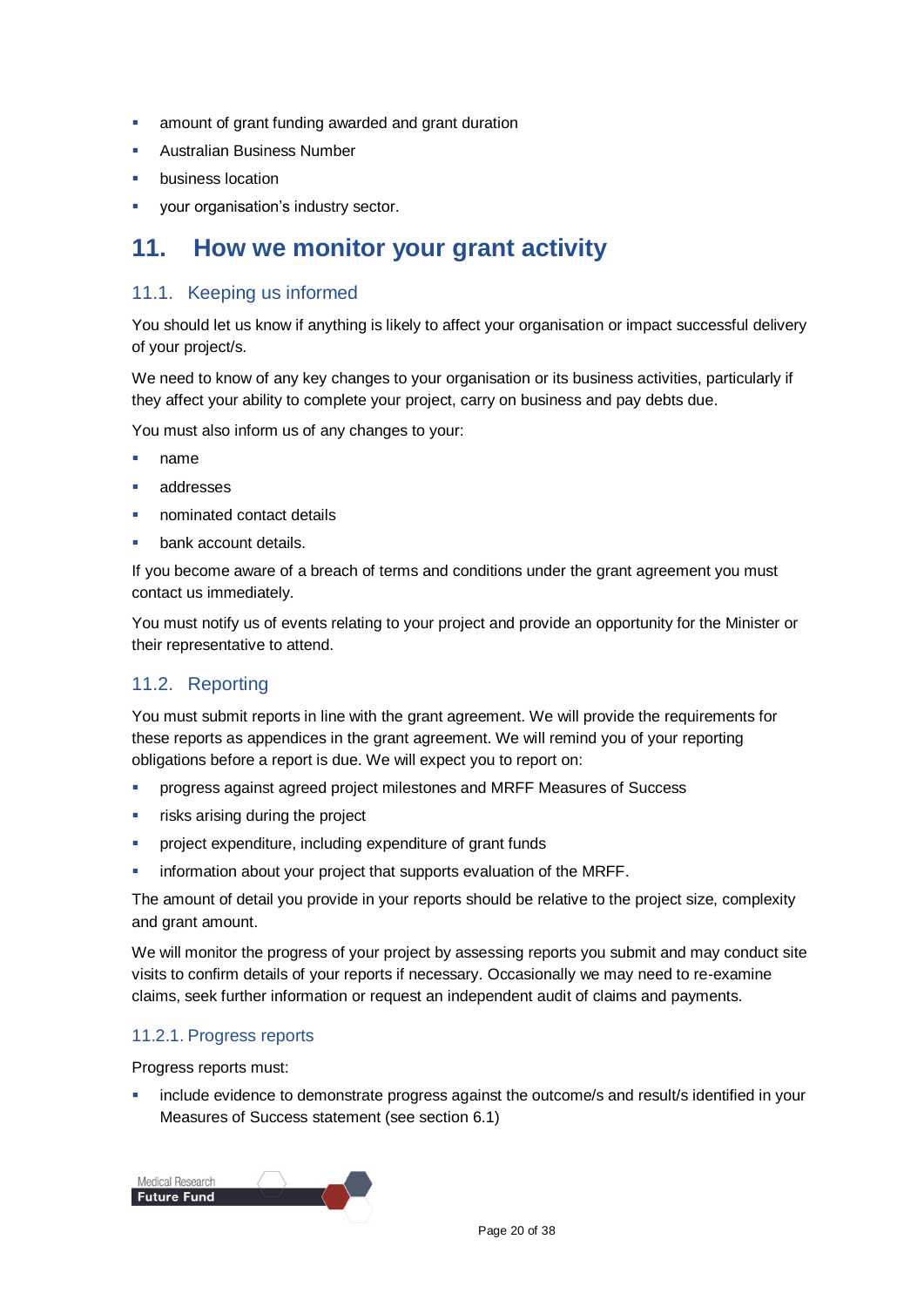- include details of your progress towards completion of agreed project activities, including any risks arising and how they are being managed to ensure planned project outcomes are met
- **show the total expenditure incurred to date**
- be submitted by the report due date
- **EXECT** include information about your project that supports evaluation of the MRFF.

We will only make grant payments when we receive satisfactory progress reports.

You must discuss any project or milestone reporting delays with us as soon as you become aware of them.

### 11.2.2. End of project report

When you complete the project, you must submit an end of project report.

End of project reports must:

- include evidence to demonstrate achievement of the outcome/s and result/s identified in your Measures of Success statement (see section 6.1)
- include the agreed evidence as specified in the grant agreement (including, but not limited to, evidence of project impact)
- **EXECUTE:** identify the total expenditure incurred for the project
- include information about your project that supports evaluation of the MRFF
- **EXED THE 19 Include a declaration that the grant money was spent in accordance with the grant agreement** and to report on any underspends of the grant money
- **be submitted by the report due date.**

### 11.2.3. Ad-hoc reports

We may ask you for ad-hoc reports on your project. This may be to provide an update on progress, or any significant delays or difficulties in completing the project, or to support evaluation of the MRFF.

### 11.3. Independent audits

We may ask you to provide an independent audit report. An audit report would verify that you spent the grant in accordance with the grant agreement. The audit report requires you to prepare a statement of grant income and expenditure. The report template is available on business.gov.au and GrantConnect.

### 11.4. Compliance visits

We may visit you during the project period, or at the completion of your project to review your compliance with the grant agreement. We may also inspect the records you are required to keep under the grant agreement. For large or complex projects, we may visit you after you finish your project. We will provide you with reasonable notice of any compliance visit.

### 11.5. Evaluation

We will evaluate the grant to measure how well the outcomes and objectives have been achieved. We may use information from your application and project reports for this purpose, and for the

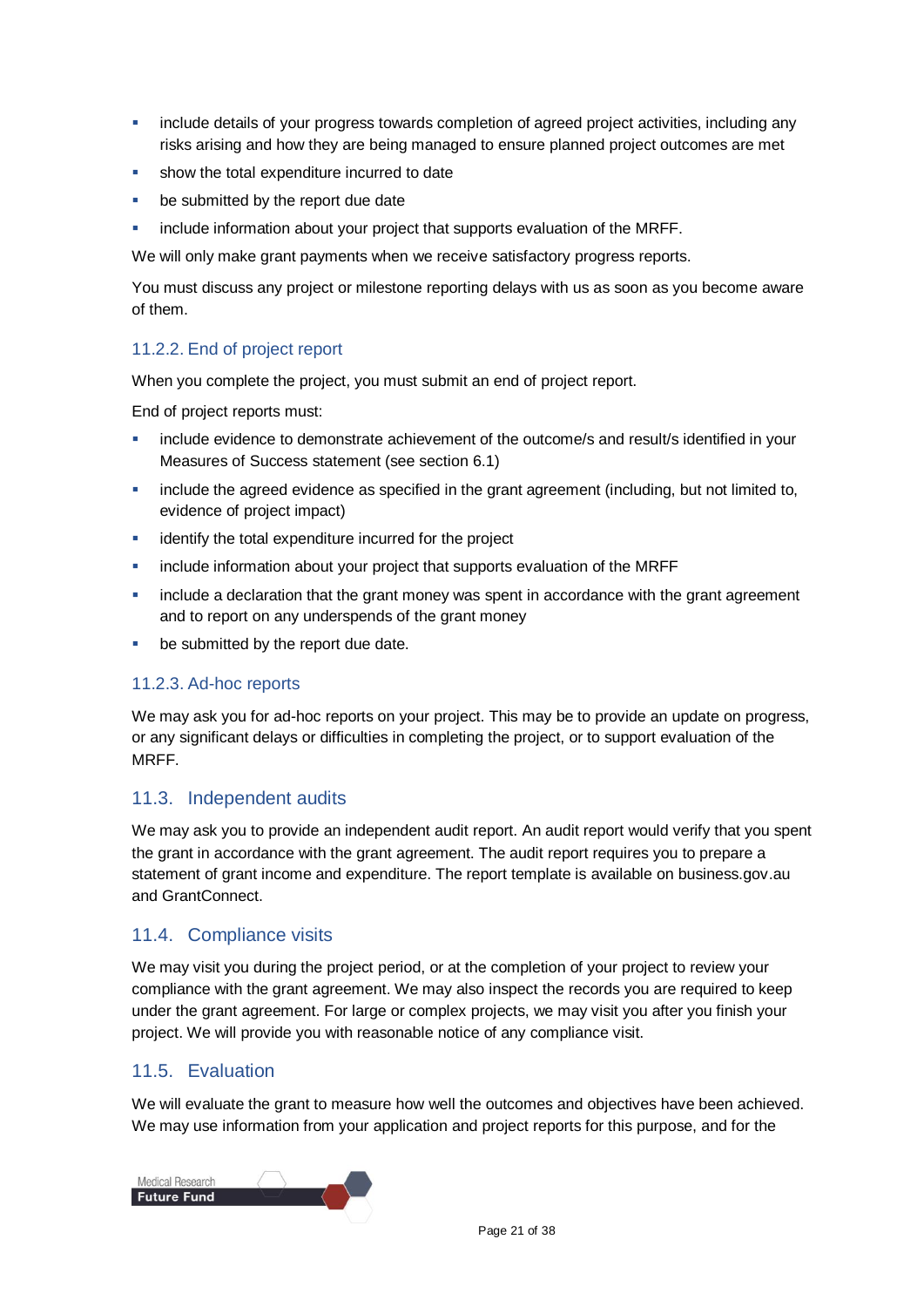purpose of the evaluation of MRFF more broadly. We may also interview you, or ask you for more information to help us understand how the grant impacted you and to evaluate how effective the program was in achieving its outcomes.

We may contact you up to two years after you finish your project for more information to assist with this evaluation, or the evaluation of MRFF more broadly.

### 11.6. Grant acknowledgement

If you make a public statement about a project funded under the grant opportunity, including in a brochure or publication, you must acknowledge the grant by using the following:

'This project received grant funding from the Australian Government.'

If you erect signage in relation to the project, the signage must contain an acknowledgement of the grant.

### **12. Probity**

We will make sure that the grant opportunity process is fair, according to the published guidelines, incorporates appropriate safeguards against fraud, unlawful activities and other inappropriate conduct and is consistent with the CGRGs.

### 12.1. Conflicts of interest

Any conflicts of interest could affect the performance of the grant opportunity or program. There may be a [conflict of interest,](http://www.apsc.gov.au/publications-and-media/current-publications/aps-values-and-code-of-conduct-in-practice/conflict-of-interest) or perceived conflict of interest, if our staff, any member of a committee or advisor and/or you or any of your personnel:

- **has a professional, commercial or personal relationship with a party who is able to influence** the application selection process, such as an Australian Government officer or member of an external panel
- **•** has a relationship with or interest in, an organisation, which is likely to interfere with or restrict the applicants from carrying out the proposed activities fairly and independently, or
- has a relationship with, or interest in, an organisation from which they will receive personal gain because the organisation receives a grant under the grant program/ grant opportunity.

As part of your application, we will ask you to declare any perceived or existing conflicts of interests or confirm that, to the best of your knowledge, there is no conflict of interest.

If you later identify an actual, apparent, or perceived conflict of interest, you must inform us in writing immediately.

Conflicts of interest for Australian Government staff are handled as set out in the Australian [Public](https://www.legislation.gov.au/Details/C2017C00270/Html/Text#_Toc491767030)  [Service Code of Conduct \(Section 13\(7\)\)](https://www.legislation.gov.au/Details/C2017C00270/Html/Text#_Toc491767030)<sup>5</sup> of the *[Public Service Act 1999](https://www.legislation.gov.au/Details/C2017C00270)* (Cth)<sup>6</sup>. Committee members and other officials including the decision maker must also declare any conflicts of interest.

Medical Research **Future Fund** 

<sup>5</sup> https://www.legislation.gov.au/Details/C2017C00270/Html/Text#\_Toc491767030

<sup>6</sup> https://www.legislation.gov.au/Details/C2017C00270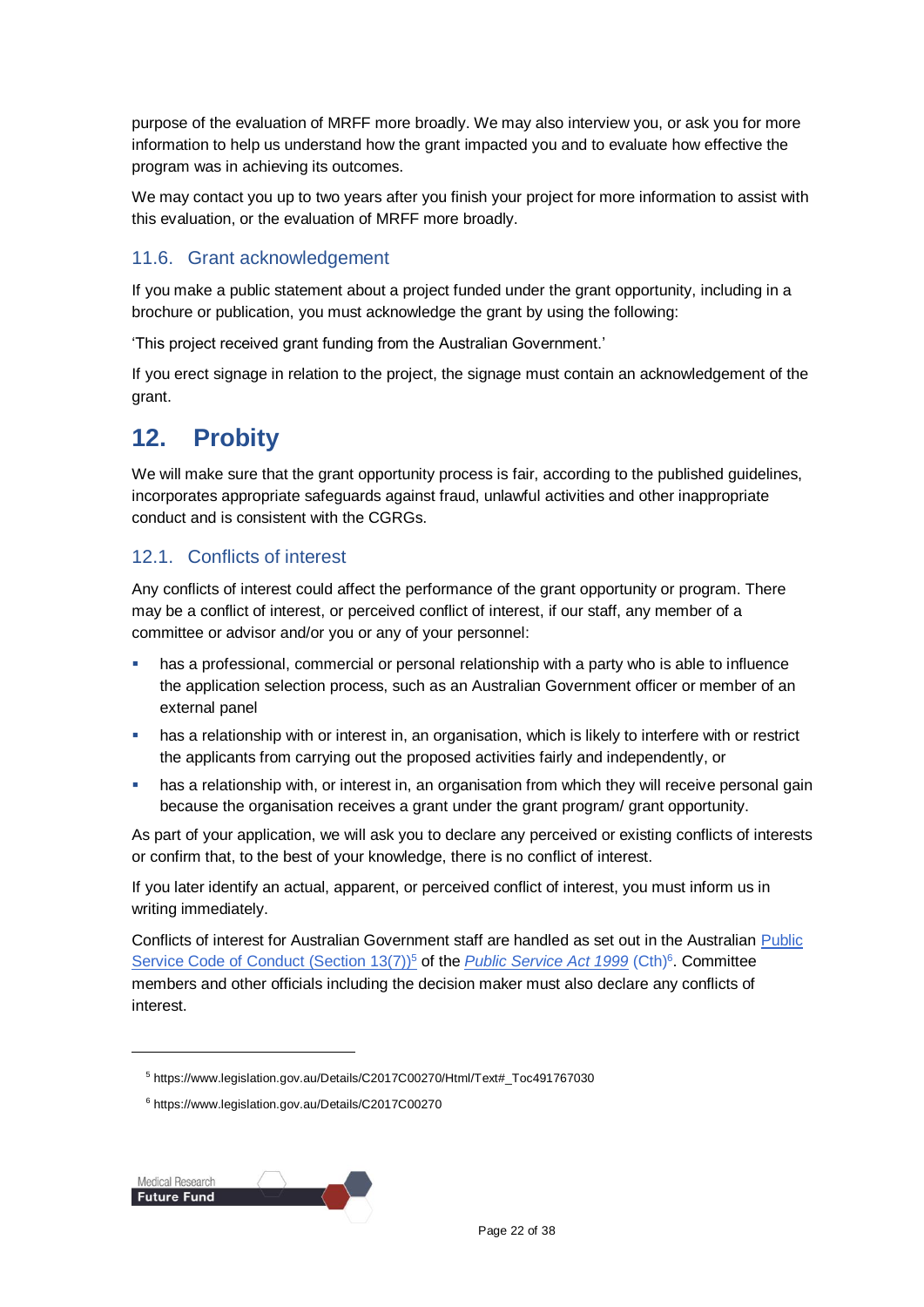We publish our conflict of interest policy on the department'[s website](https://www.industry.gov.au/sites/g/files/net3906/f/July%202018/document/pdf/conflict-of-interest-and-insider-trading-policy.pdf)<sup>7</sup>.

### 12.2.How we use your information

Unless the information you provide to us is:

- confidential information as per [12.2.1,](#page-22-0) or
- personal information as per [12.2.3,](#page-22-1)

we may share the information with other government agencies for a relevant Commonwealth purpose such as:

- to improve the effective administration, monitoring and evaluation of Australian Government programs
- for research
- to announce the awarding of grants.

### <span id="page-22-0"></span>12.2.1. How we handle your confidential information

We will treat the information you give us as sensitive and therefore confidential if it meets all of the following conditions:

- you clearly identify the information as confidential and explain why we should treat it as confidential
- the information is commercially sensitive
- disclosing the information would cause unreasonable harm to you or someone else
- you provide the information with an understanding that it will stay confidential.

### 12.2.2. When we may disclose confidential information

We may disclose confidential information:

- **to the committee and our Commonwealth employees and contractors, to help us manage the** program effectively
- to the Auditor-General, Ombudsman or Privacy Commissioner
- to the responsible Minister or Assistant Minister
- to a House or a Committee of the Australian Parliament.

We may also disclose confidential information if

- we are required or authorised by law to disclose it
- you agree to the information being disclosed, or
- someone other than us has made the confidential information public.

### <span id="page-22-1"></span>12.2.3. How we use your personal information

We must treat your personal information according to the Australian Privacy Principles (APPs) and the *Privacy Act 1988* (Cth). This includes letting you know:

<sup>7</sup> https://www.industry.gov.au/sites/g/files/net3906/f/July%202018/document/pdf/conflict-of-interest-and-insider-tradingpolicy.pdf

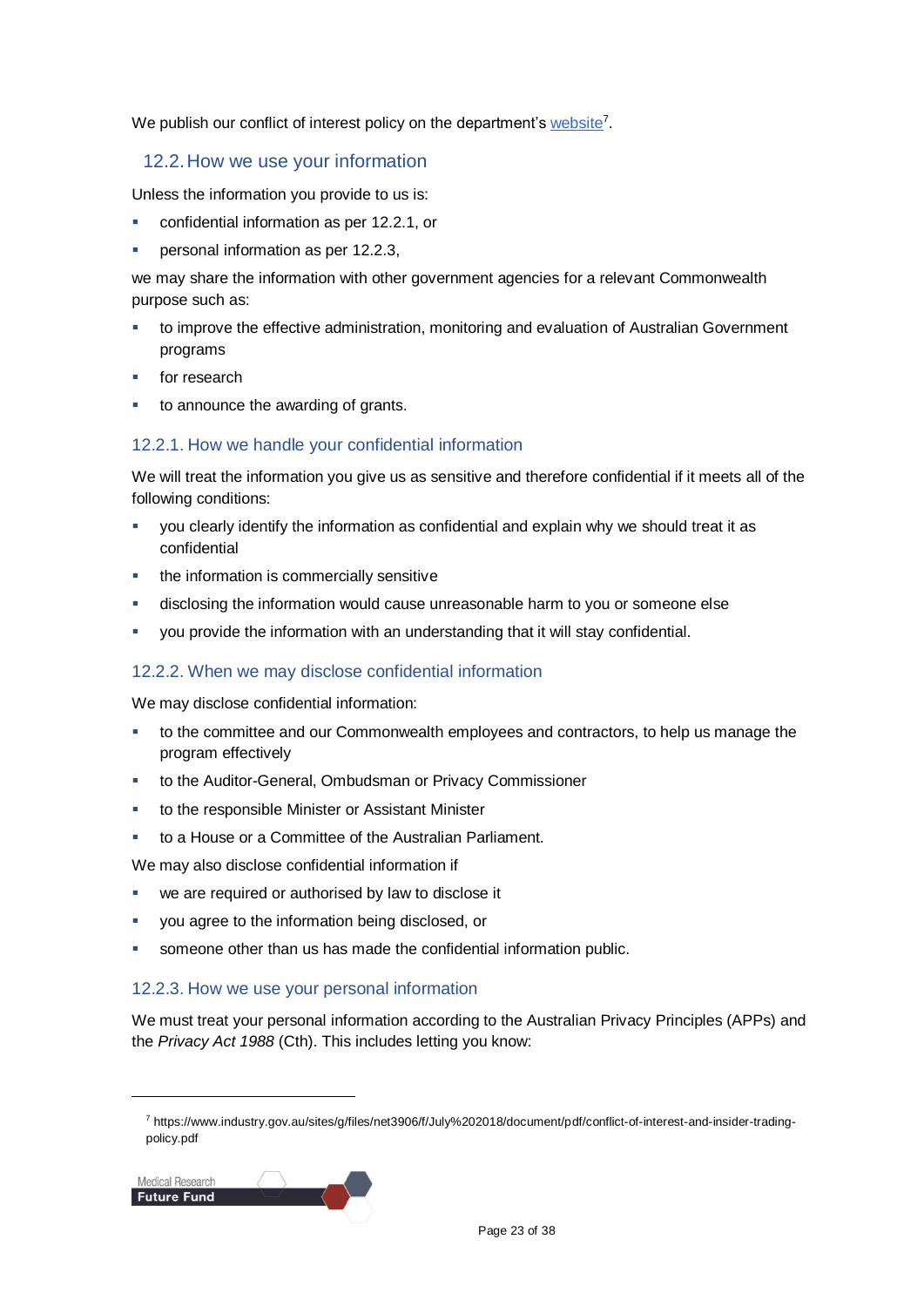- **what personal information we collect**
- why we collect your personal information
- **to whom we give your personal information.**

We may give the personal information we collect from you to our employees and contractors, the committee, and other Commonwealth employees and contractors, so we can:

- manage the program
- research, assess, monitor and analyse our programs and activities.

We, or the Minister, may:

- announce the names of successful applicants to the public
- publish personal information on the department's websites.

You may read our [Privacy Policy](https://www.industry.gov.au/data-and-publications/privacy-policy)<sup>8</sup> on the department's website for more information on:

- **what is personal information**
- how we collect, use, disclose and store your personal information
- how you can access and correct your personal information.

### 12.2.4. Freedom of information

All documents in the possession of the Australian Government, including those about the program, are subject to the *Freedom of Information Act 1982* (Cth) (FOI Act)*.*

The purpose of the FOI Act is to give members of the public rights of access to information held by the Australian Government and its entities. Under the FOI Act, members of the public can seek access to documents held by the Australian Government. This right of access is limited only by the exceptions and exemptions necessary to protect essential public interests and private and business affairs of persons in respect of whom the information relates.

If someone requests a document under the FOI Act, we will release it (though we may need to consult with you and/or other parties first) unless it meets one of the exemptions set out in the FOI Act.

### 12.3. Enquiries and feedback

For further information or clarification, you can contact us on 13 28 46 or by [web chat](https://www.business.gov.au/contact-us) or through our [online enquiry form](http://www.business.gov.au/contact-us/Pages/default.aspx) on business.gov.au.

We may publish answers to your questions on our website as Frequently Asked Questions.

Our [Customer Service Charter](https://www.business.gov.au/about/customer-service-charter) is available at [business.gov.au.](http://www.business.gov.au/) We use customer satisfaction surveys to improve our business operations and service.

If you have a complaint, call us on 13 28 46. We will refer your complaint to the appropriate manager.

If you are not satisfied with the way we handle your complaint, you can contact:

<sup>8</sup> https://www.industry.gov.au/data-and-publications/privacy-policy

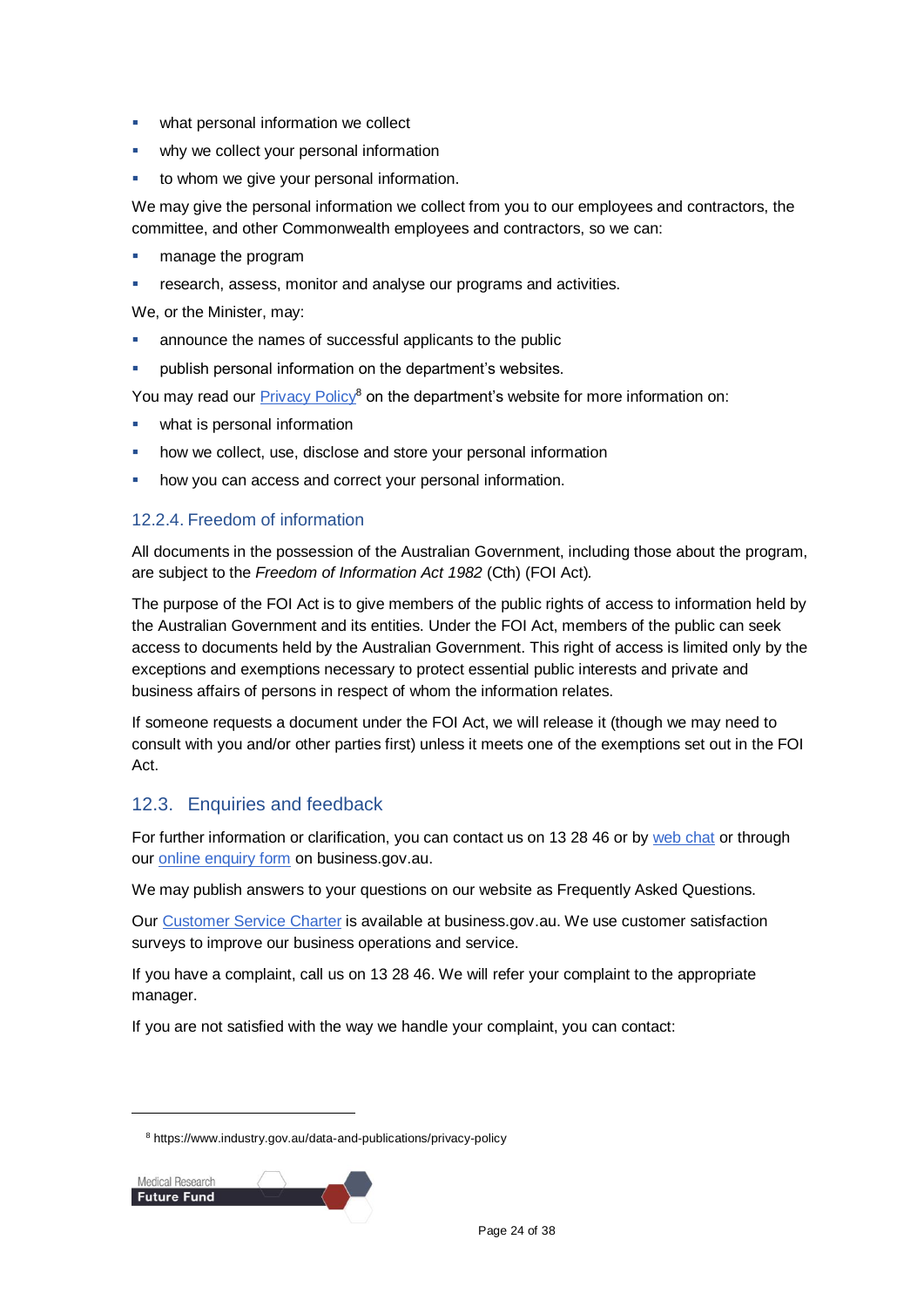Chief Financial Officer Department of Industry, Science, Energy and Resources GPO Box 2013 CANBERRA ACT 2601

You can also contact the [Commonwealth Ombudsman](http://www.ombudsman.gov.au/)<sup>9</sup> with your complaint (call 1300 362 072). There is no fee for making a complaint, and the Ombudsman may conduct an independent investigation.



<sup>9</sup> http://www.ombudsman.gov.au/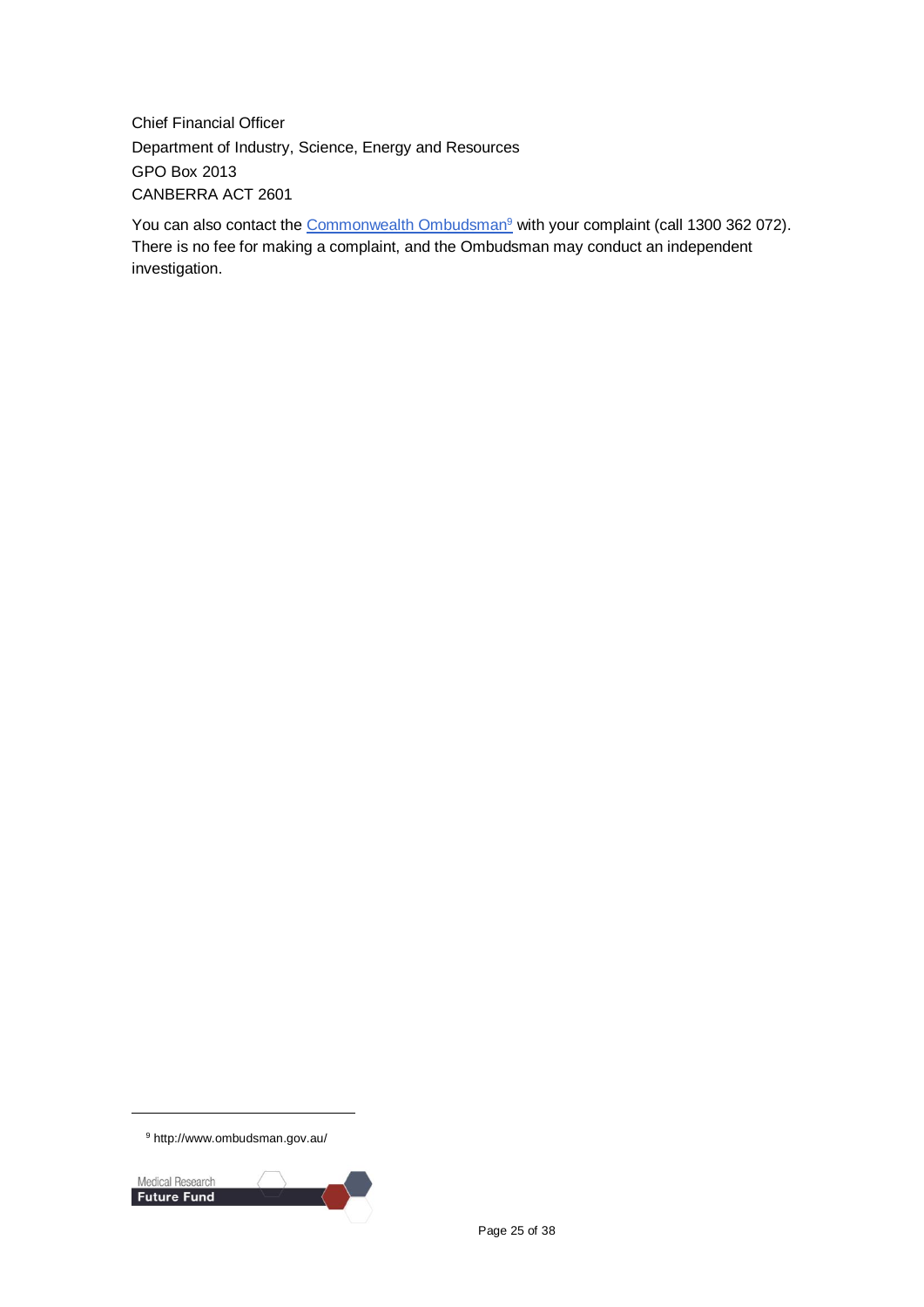## <span id="page-25-0"></span>**13. Glossary**

| <b>Term</b>                                         | <b>Definition</b>                                                                                                                                                                                                                                                                                                                                                                          |
|-----------------------------------------------------|--------------------------------------------------------------------------------------------------------------------------------------------------------------------------------------------------------------------------------------------------------------------------------------------------------------------------------------------------------------------------------------------|
| Administering entity                                | When an entity that is not responsible for the policy, is<br>responsible for the administration of part or all of the grant<br>application processes                                                                                                                                                                                                                                       |
| Application form                                    | The document or computerised submission system that<br>applicants use to apply for funding under the grant<br>opportunity.                                                                                                                                                                                                                                                                 |
| Assessment criteria                                 | Are the specified principles or standards, against which<br>applications will be judged. These criteria are also used to<br>assess the merits of proposals and, in the case of a<br>competitive grant opportunity, to determine application<br>rankings.                                                                                                                                   |
| Chief Investigator                                  | A member of the research team.                                                                                                                                                                                                                                                                                                                                                             |
| Chief Investigator A                                | The member of the research team that takes the lead role in<br>conducting the project and reporting on the outcomes of the<br>project as specified in the grant agreement.                                                                                                                                                                                                                 |
| Commencement date                                   | The expected start date for the grant activity                                                                                                                                                                                                                                                                                                                                             |
| Committee                                           | The body established by the Department to consider and<br>assess eligible applications and make recommendations for<br>funding under the program.                                                                                                                                                                                                                                          |
| Commonwealth Grants Rules and<br>Guidelines (CGRGs) | Establish the overarching Commonwealth grants policy<br>framework and articulate the expectations for all non-<br>corporate Commonwealth entities in relation to grants<br>administration. Under this overarching framework, non-<br>corporate Commonwealth entities undertake grants<br>administration based on the mandatory requirements and<br>key principles of grants administration |
| Completion date                                     | The expected date by which the grant activity must be<br>completed and the grant spent                                                                                                                                                                                                                                                                                                     |
| Date of effect                                      | Can be the date on which a grant agreement is signed or a<br>specified starting date. Where there is no grant agreement,<br>entities must publish information on individual grants as<br>soon as practicable                                                                                                                                                                               |
| Decision maker                                      | The person who makes a decision to award a grant.                                                                                                                                                                                                                                                                                                                                          |
| Department                                          | The Department of Industry, Science, Energy and<br>Resources.                                                                                                                                                                                                                                                                                                                              |

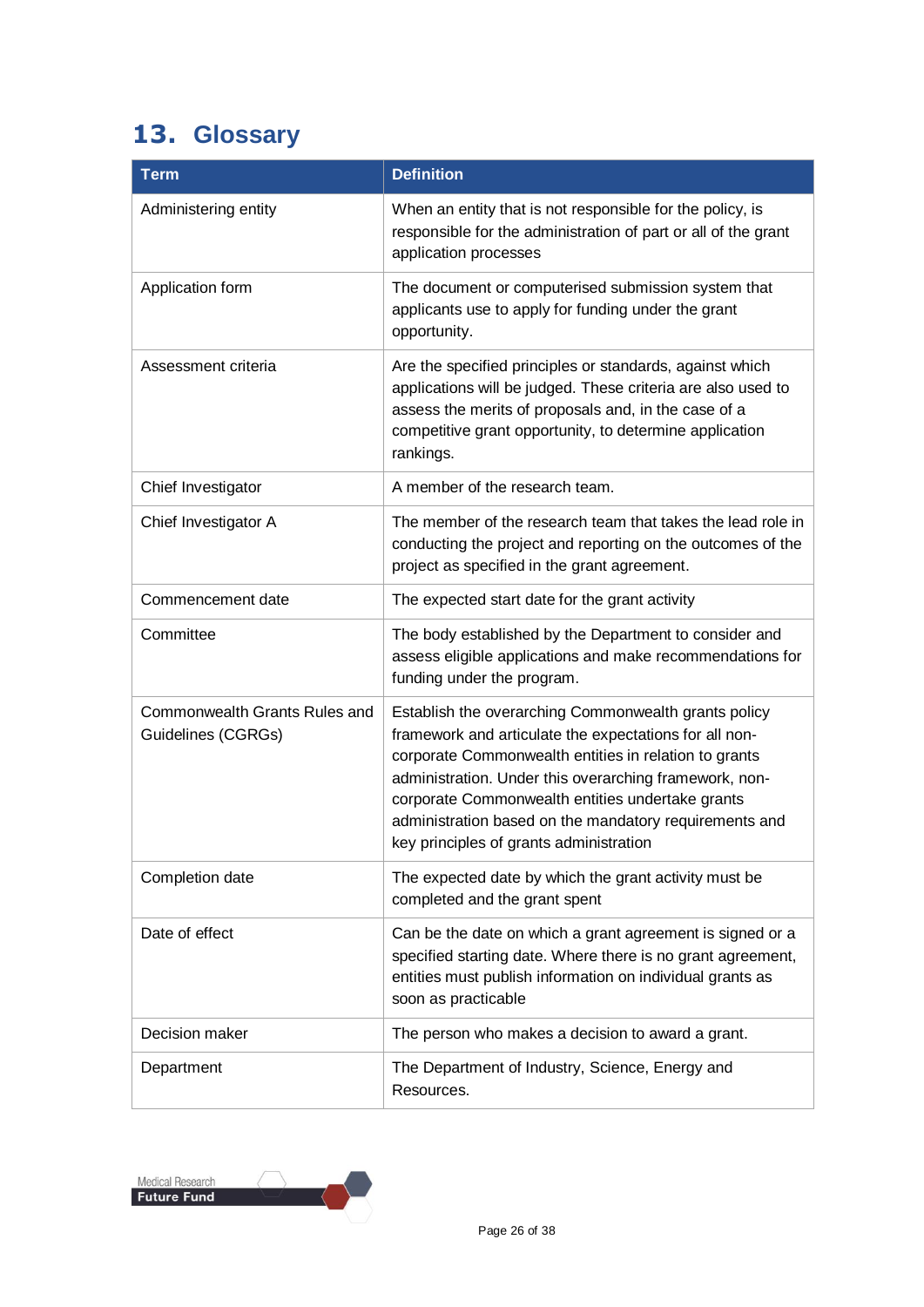| <b>Term</b>                  | <b>Definition</b>                                                                                                                                                                                                                              |
|------------------------------|------------------------------------------------------------------------------------------------------------------------------------------------------------------------------------------------------------------------------------------------|
| Eligibility criteria         | Refer to the mandatory criteria which must be met to qualify<br>for a grant. Assessment criteria may apply in addition to<br>eligibility criteria                                                                                              |
| Eligible activities          | The activities undertaken by a grantee in relation to a<br>project that are eligible for funding support as set out in 4.1.                                                                                                                    |
| Eligible application         | An application or proposal for services or grant funding for<br>which the Program Delegate has determined is eligible for<br>assessment in accordance with these guidelines.                                                                   |
| Eligible expenditure         | The expenditure incurred by a grantee on a project and<br>which is eligible for funding support as set out in 4.2 and<br>Appendix A.                                                                                                           |
| Footprint                    | The footprint is the outline of the total area of the lot or site<br>surrounded by the exterior walls of a building or portion of a<br>building, exclusive of courtyards.                                                                      |
| Grant activity/activities    | Refers to the project/tasks/services that the grantee is<br>required to undertake.                                                                                                                                                             |
| Grant agreement              | Sets out the relationship between the parties to the<br>agreement, and specifies the details of the grant.                                                                                                                                     |
| <b>GrantConnect</b>          | Is the Australian Government's whole-of-government grants<br>information system, which centralises the publication and<br>reporting of Commonwealth grants in accordance with the<br>CGRGs.                                                    |
| Grantee                      | The individual/organisation which has been selected to<br>receive a grant.                                                                                                                                                                     |
| Grant funding or grant funds | The funding made available by the Australian Government<br>to grantees under the program.                                                                                                                                                      |
| Grant opportunity            | Refers to the specific grant round or process where a<br>Commonwealth grant is made available to potential<br>grantees. A grant opportunity is aimed at achieving<br>government policy outcomes under a Portfolio Budget<br>Statement Program. |
| Minister                     | The Australian Government Minister for Health.                                                                                                                                                                                                 |
| Minor Capital Works          | Minor/general repair, maintenance and/or upgrade projects<br>that directly contribute to project outcomes and objectives.<br>These works must not change the footprint of current<br>premises.                                                 |

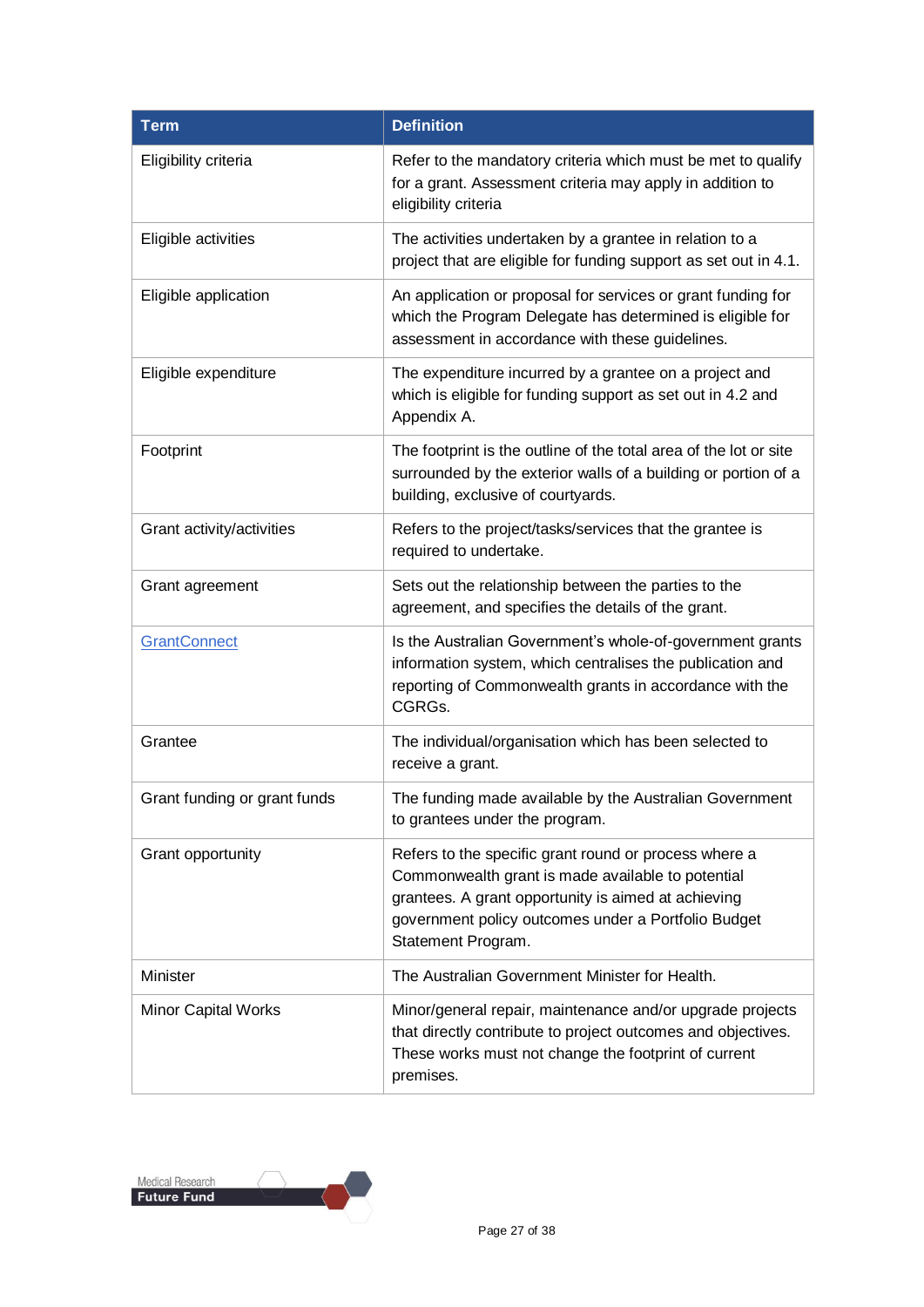| <b>Term</b>          | <b>Definition</b>                                                                                                                                                                                                                                                                                                                                                                                                                                 |
|----------------------|---------------------------------------------------------------------------------------------------------------------------------------------------------------------------------------------------------------------------------------------------------------------------------------------------------------------------------------------------------------------------------------------------------------------------------------------------|
| Personal information | Has the same meaning as in the Privacy Act 1988 (Cth)<br>which is:                                                                                                                                                                                                                                                                                                                                                                                |
|                      | Information or an opinion about an identified individual,<br>or an individual who is reasonably identifiable:                                                                                                                                                                                                                                                                                                                                     |
|                      | whether the information or opinion is true or not;<br>a.<br>and<br>whether the information or opinion is recorded in a<br>b.<br>material form or not.                                                                                                                                                                                                                                                                                             |
| Program Delegate     | An Australian Government official in the Department of<br>Health with responsibility for the grant opportunity.                                                                                                                                                                                                                                                                                                                                   |
| Project              | A project described in an application for grant funding under<br>this grant opportunity.                                                                                                                                                                                                                                                                                                                                                          |
| Quote                | A quote must contain the following information:<br>organisation's ABN<br>L.<br>Description of infrastructure works<br>×<br>Itemised materials and costs<br>L.<br>Potential timeframe; and<br>u,<br>Indicates GST inclusive and exclusive amounts including<br>GST exempt items if applicable.                                                                                                                                                     |
| Value for Money      | Value for money in this document refers to 'value with<br>relevant money' which is a judgement based on the Grant<br>Proposal representing an efficient, effective, economical<br>and ethical use of public resources and determined from a<br>variety of considerations.                                                                                                                                                                         |
|                      | When administering a grant opportunity, the relevant<br>financial and non-financial costs and benefits of each<br>proposal are considered including, but not limited to:<br>the quality of the project proposal and activities;<br>fitness for purpose of the proposal in contributing to<br>×<br>government objectives;<br>that the absence of a grant is likely to prevent the<br>×<br>grantee and government's outcomes being achieved;<br>and |
|                      | the potential grantee's relevant experience and<br>ш<br>performance history.                                                                                                                                                                                                                                                                                                                                                                      |

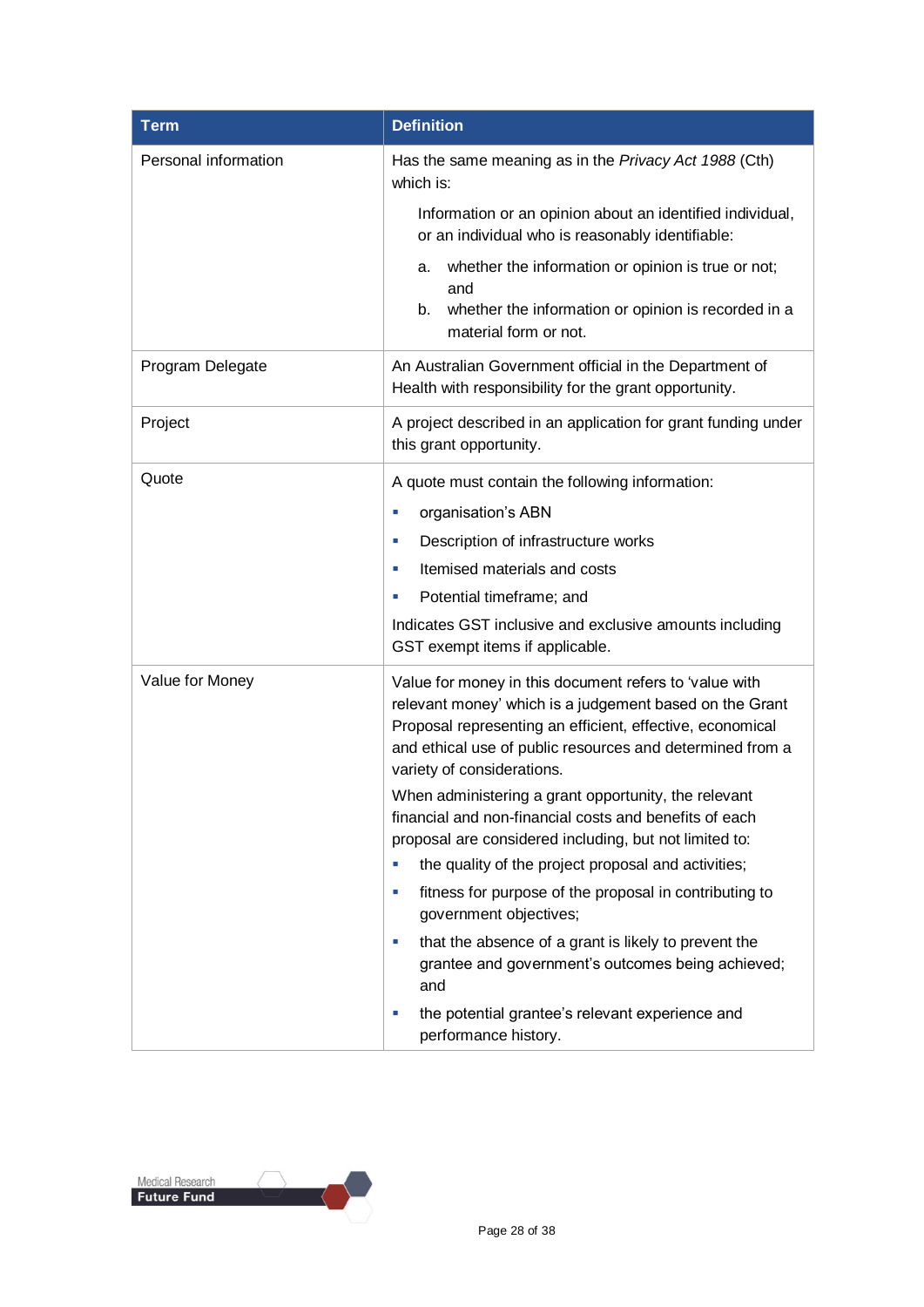### **Appendix A. Eligible expenditure**

This section provides additional guidance on the eligibility of expenditure referred to in Section 4.3.

Applicants are encouraged to utilise existing research infrastructure to support their research wherever possible to reduce duplication and achieve the best return on project funding, and grant funds can be requested to support access to existing research facilities and infrastructure.

Applicants are encouraged to consider utilising research infrastructure projects such as those funded by the Australian Government through the National Collaborative Research Infrastructure Strategy (NCRIS). The NCRIS projects encompass a variety of infrastructure relevant to health research such as the Translating Health Discovery (THD) project and the Population Health Research Network (PHRN) project. Further information including access and pricing is available at www.education.gov.au/national-collaborative-research-infrastructure-strategy-ncris.

Your approach to accessing research facilities or infrastructure may impact our assessment of the suitability and value for money of the requested budget.

### How we verify eligible expenditure

If your application is successful, we may ask you to verify project costs that you provided in your application when we negotiate your grant agreement. You may need to provide evidence such as quotes for major costs.

The grant agreement will include details of the evidence you may need to provide when you achieve certain milestones in your project. This may include evidence related to eligible expenditure.

If requested, you will need to provide the agreed evidence along with your progress reports.

You must keep payment records of all eligible expenditure, and be able to explain how the costs relate to the agreed project activities. At any time, we may ask you to provide records of the expenditure you have paid. If you do not provide these records when requested, the expense may not qualify as eligible expenditure.

At the end of the project, you will be required to provide an independent financial audit of all eligible expenditure from the project.

### Minor Capital Works

You must demonstrate that any minor capital works are critical to meeting the project objective and outcome. There should be no intention to sell the premises in the short term.

Commercially rented premises are eligible for minor capital works under the grant, provided:

- the proposed project falls outside the landlords/agency's maintenance, repair and Occupational Health and Safety obligations, as per the property agreement
- the commercial tenant has acquired the permission of the landlord/agency as required
- the applicant has at least twenty four (24) months remaining on the commercial lease or if less than twenty four (24) months, an extension to the lease is being negotiated.

Provisions for designated use will be specified in the grant agreement.

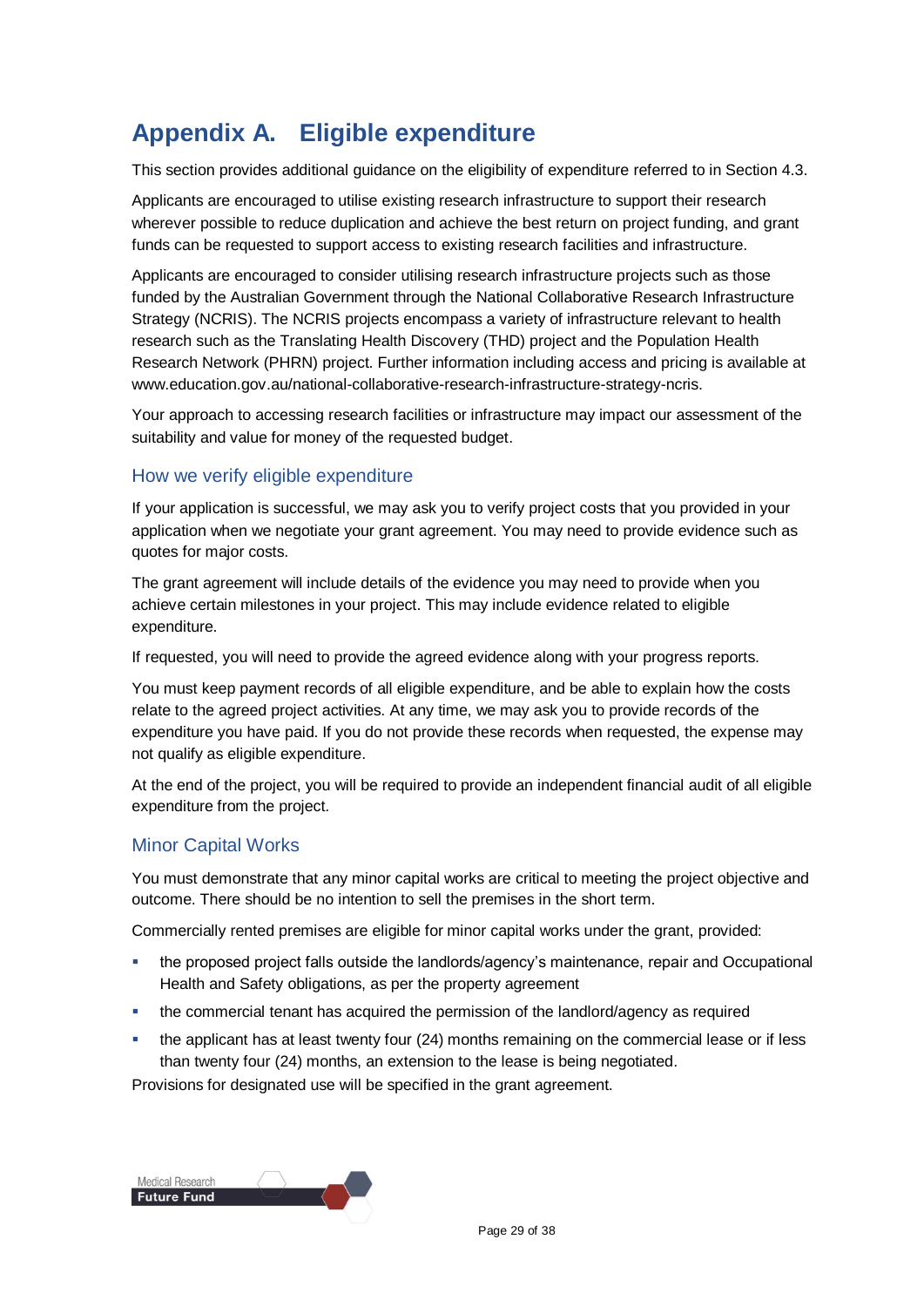### **Equipment**

You may purchase equipment, provided you can demonstrate it is critical to meeting project objectives and outcomes.

Applicants can request funding to pay for equipment costing over \$10,000 that is essential to the research. The total equipment requested cannot exceed 50 per cent of total eligible project costs.

Applicants must clearly outline the total value of all items of equipment for each year, why the equipment is required for the proposed research and why the equipment cannot be provided by the institution.

The applicant must be prepared to meet all service and repair costs in relation to equipment funded.

Funds will not be provided for the purchase of computers except where these are an integral component of a piece of laboratory equipment or are of a nature essential for work in the research field, for example, a computer which is dedicated to data collection from a mass spectrometer, or used for the manipulation of extensively large datasets (i.e. requiring special hardware).

### Labour expenditure

Eligible labour expenditure for the grant covers the direct labour costs of employees you directly employ on the core elements of the project. We consider a person an employee when you pay them a regular salary or wage, out of which you make regular tax instalment deductions.

We consider costs for technical, administrative and project management activities eligible labour expenditure, provided there are direct, demonstrated and monitored links to project objectives and outcomes.

We consider labour expenditure for leadership or administrative staff (such as CEOs, CFOs, accountants and lawyers) as eligible expenditure, provided there are direct, demonstrated and monitored links to project objectives and outcomes. However, we limit these costs to 10 per cent of the total amount of eligible labour expenditure claimed. Where a case exists for labour expenditure of leadership or administrative staff to exceed this, approval must be sought from the Program Delegate.

Eligible salary expenditure includes an employee's total remuneration package as stated on their Pay As You Go (PAYG) Annual Payment Summary submitted to the ATO. We consider salarysacrificed superannuation contributions as part of an employee's salary package if the amount is more than what the Superannuation Guarantee requires.

The maximum salary for an employee, director or shareholder, including packaged components that you can claim through the grant is \$175,000 per financial year. Requests can be made to the Program Delegate to exceed this amount on a case by case basis, where justified, and at the discretion of the Program Delegate.

For periods of the project that do not make a full financial year, you must reduce the maximum salary amount you claim proportionally.

You can only claim eligible salary costs when an employee is working directly on agreed project activities during the agreed project period.

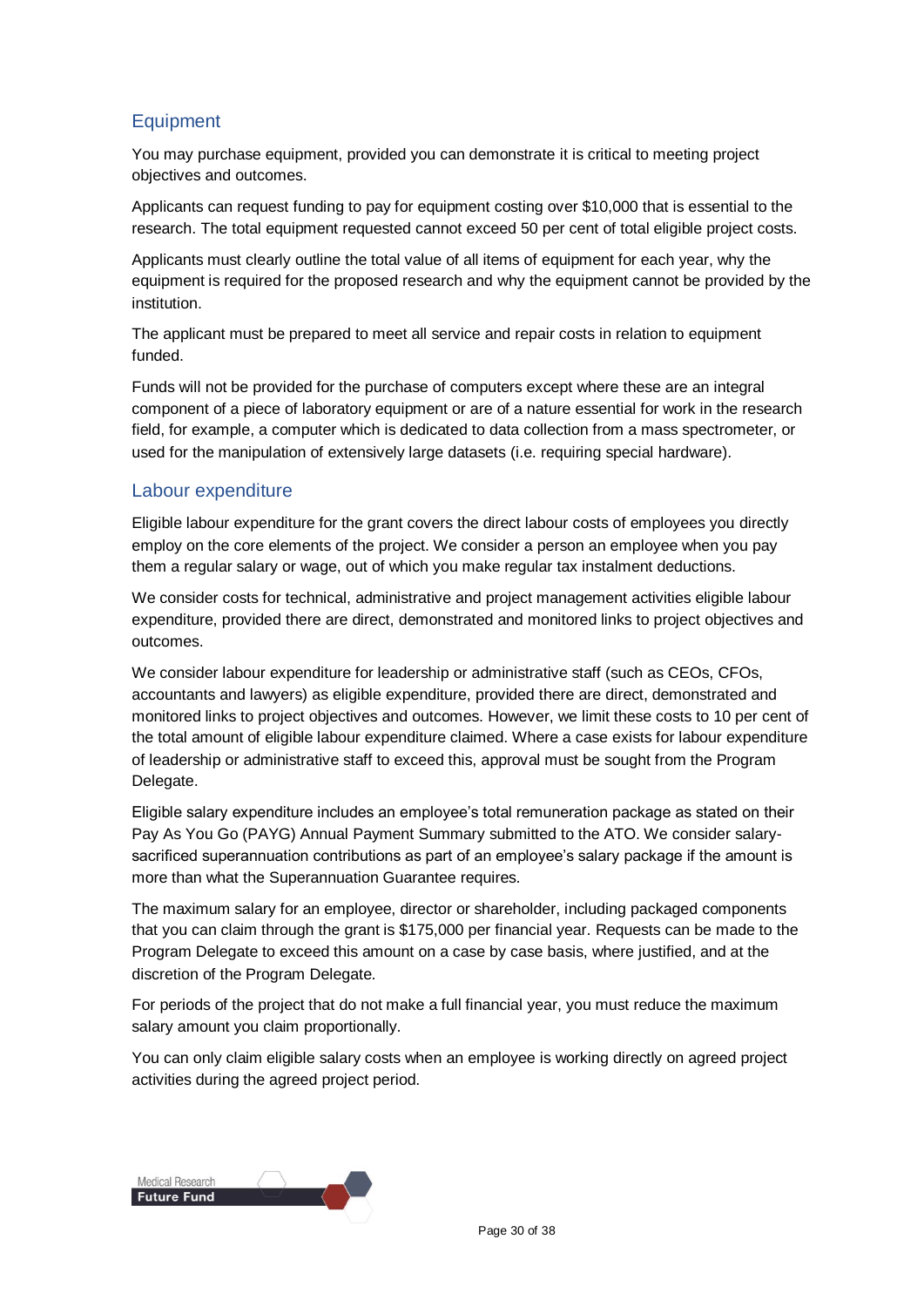Commonwealth funded positions can be considered eligible to count towards an in-kind contribution. However, the Commonwealth funded position cannot also draw a salary from funds awarded through this grant opportunity for the same activity.

### Labour on-costs

You may include eligible salary costs such as employer paid superannuation, payroll tax, workers compensation insurance, and leave entitlements (including paid maternity leave, sick leave, long service leave and recreation leave). These costs must be reasonable and be separately identified in the project budget.

You should calculate eligible salary costs using the formula below:



You cannot calculate labour costs by estimating the employee's worth. If you have not exchanged money (either by cash or bank transactions) we will not consider the cost eligible.

Evidence you will need to provide can include:

- details of all personnel working on the project, including name, title, function, time spent on the project and salary
- ATO payment summaries, pay slips and employment contracts.

### Contract expenditure

Eligible contract expenditure is the cost of any agreed project activities that you contract others to do. These can include contracting:

- **another organisation**
- an individual who is not an employee, but engaged under a separate contract.

All contractors must have a written contract prior to starting any project work—for example, a formal agreement, letter or purchase order which specifies:

- the nature of the work they perform
- the applicable fees, charges and other costs payable.
- Invoices from contractors must contain:
- **a** detailed description of the nature of the work
- the hours and hourly rates involved
- any specific plant expenses paid.
- Invoices must directly relate to the agreed project, and the work must qualify as an eligible expense. The costs must also be reasonable and appropriate for the activities performed.
- We will require evidence of contractor expenditure that may include:
- an exchange of letters (including email) setting out the terms and conditions of the proposed contract work
- purchase orders

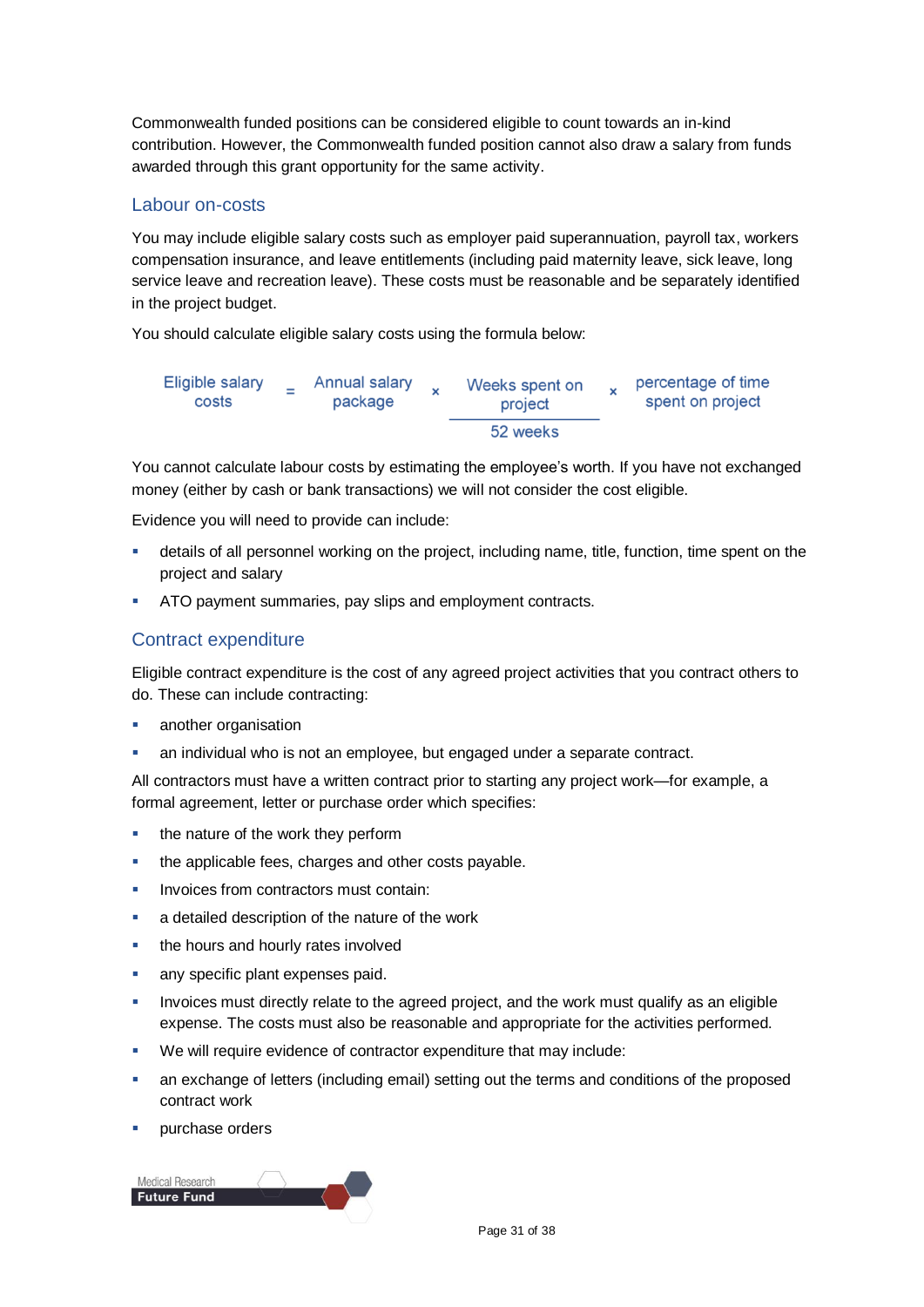- **supply agreements**
- invoices and payment documents.

You must ensure all project contractors keep a record of the costs of their work on the project. We may require you to provide a contractor's records of their costs of doing project work. If you cannot provide these records, the relevant contract expense may not qualify as eligible expenditure.

### Travel and overseas expenditure

Eligible travel and overseas expenditure may include:

- domestic travel limited to the reasonable cost of accommodation and transportation required to conduct agreed project and collaboration activities in Australia
- domestic travel for third parties (i.e. certifiers, tradesman), where the travel is essential to the successful completion of the grant activity
- overseas travel, where it is formally documented and agreed by the Delegate, as essential to the conduct of the project, in advance of the travel being taken and is limited to the reasonable cost of accommodation and transportation.
- Applicants may request funding for a component of the research to be undertaken overseas if the equipment/resources required for that component are not available in Australia and the component is critical to the successful completion of the research project. However, the expectation is the majority of the research activities and funding expenditure will occur in Australia.

Eligible air transportation is limited to the economy class fare for each sector travelled; where noneconomy class air transport is used:

- only the equivalent of an economy fare for that sector is eligible expenditure
- the grantee will require evidence showing what an economy air fare costs at the time of travel
- grant funding only up to the economy air fare cost at the time of travel amount can be used.

When considering an application for overseas travel, the Delegate will undertake a Value for Money assessment to determine whether the cost of overseas expenditure is eligible. This may depend on:

- the proportion of total grant funding that you will spend on overseas expenditure
- $-$  the proportion of the service providers total fee that will be spent on overseas expenditure
- how the overseas expenditure is likely to aid the project in meeting the program objectives.

Eligible overseas activities expenditure is generally limited to 10 per cent of total eligible project expenditure. Where the amount exceeds 10 per cent, Program Delegate approval must be sought.

### Other eligible expenditure

Other eligible expenditures include costs directly related to the project activity that are not already being supported through any other sources, or where other Commonwealth, state or territory governments do not have primary responsibility, including:

- staff training that directly supports the achievement of project outcomes
- financial auditing of project expenditure

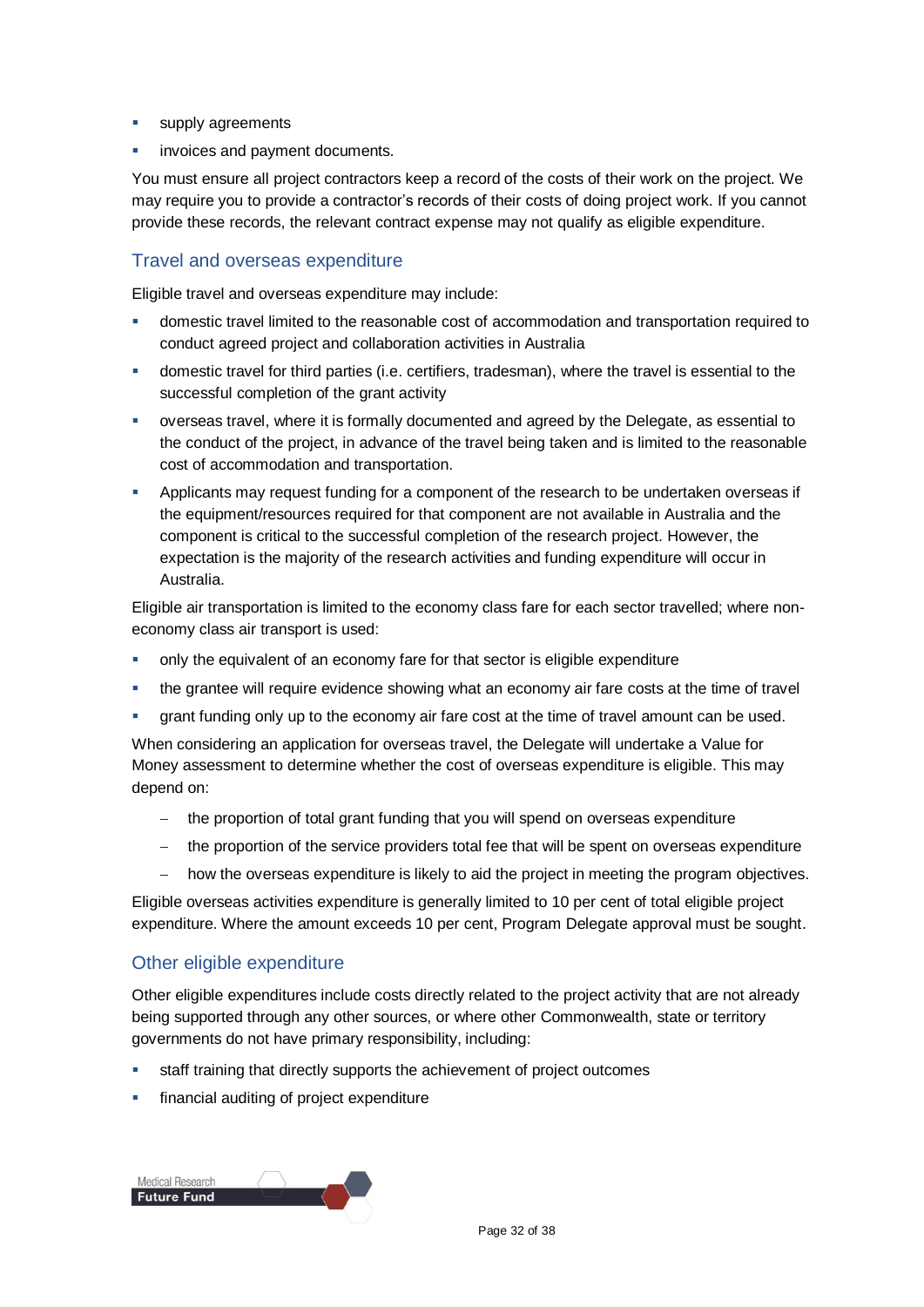- **EXECTS 20 FET 20 FET 20 FET 20 FET 20 FET 20 FET 20 FET 20 FET 20 FET 20 FET 20 FET 20 FET 20 FET 20 FET 20 FE** the project period. However, associated fees paid to the Commonwealth, state, territory and local governments are not eligible
- **EXEDENT** insurances which are specifically required to cover the grant activity
- accessing intellectual property (IP) expertise and supporting the protection of IP

Other specific expenditures may be eligible as determined by the Program Delegate.

Evidence you need to supply can include supplier contracts, purchase orders, invoices and supplier confirmation of payments.

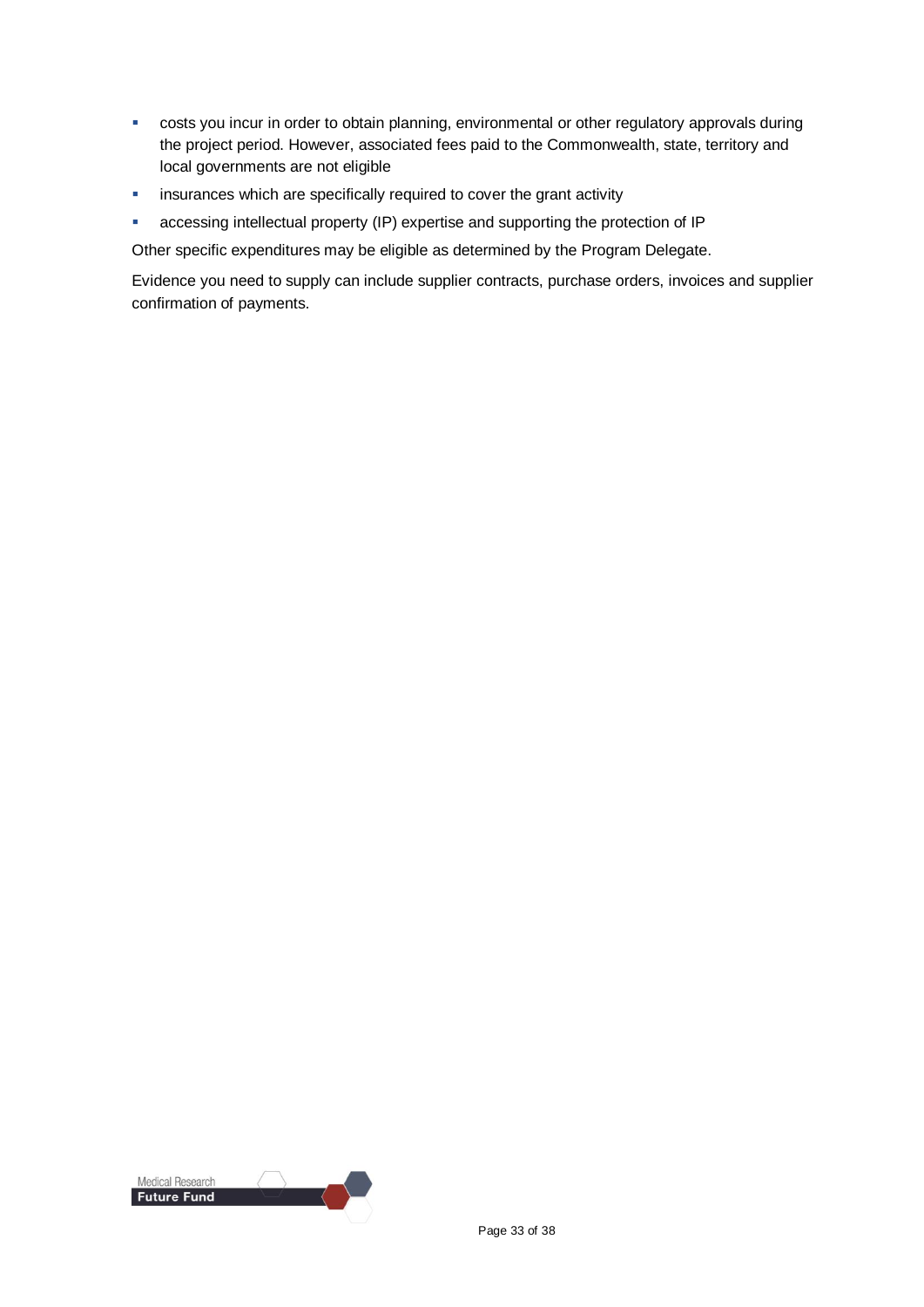### **Appendix B. Ineligible expenditure**

This section provides guidance on what we consider ineligible expenditure.

The Program Delegate may impose limitations or exclude expenditure, or further include some ineligible expenditure listed in these guidelines in a grant agreement or otherwise by notice to you.

Examples of ineligible expenditure include:

- major capital works projects
- maintenance or upgrades on buildings or structures
- activities, equipment or supplies that are already being supported through other sources or where other Commonwealth, state or territory governments have primary responsibility
- **F** reimbursement of activities that have commenced prior to the execution of a grant agreement
- research activity undertaken outside of Australia, although funding can be sought to support the Australian-based components of multi-national research activity
- costs incurred prior to us notifying you that the application is eligible and complete
- retrospective costs
- any in-kind contributions
- **financing costs, including interest**
- debt financing
- costs related to obtaining resources used on the project, including interest on loans, job advertising and recruiting, and contract negotiations
- non-project related staff training and development costs
- costs related to preparing the grant application, preparing any project reports (except costs of independent audit reports we require) and preparing any project variation requests
- conference attendance, and associated travel (except in pre-approved circumstances where the research outputs of the activity are to be presented)
- travel or overseas costs that exceed 10% of total project costs except where otherwise approved by the Program Delegate (see above)
- health insurance, travel insurance, foreign currency, airport and related travel taxes, passports and visas
- entertainment and hospitality costs
- personal subscriptions (e.g. personal journal subscriptions)
- personal membership of professional organisations and groups
- airline club membership
- communications costs (mobiles, telephone calls)
- institutional overheads and administrative costs.

This list is not exhaustive and applies only to the expenditure of the grant funds. Other costs may be ineligible where we decide that they do not directly support the achievement of the planned outcomes for the project or that they are contrary to the objective of the grant opportunity.

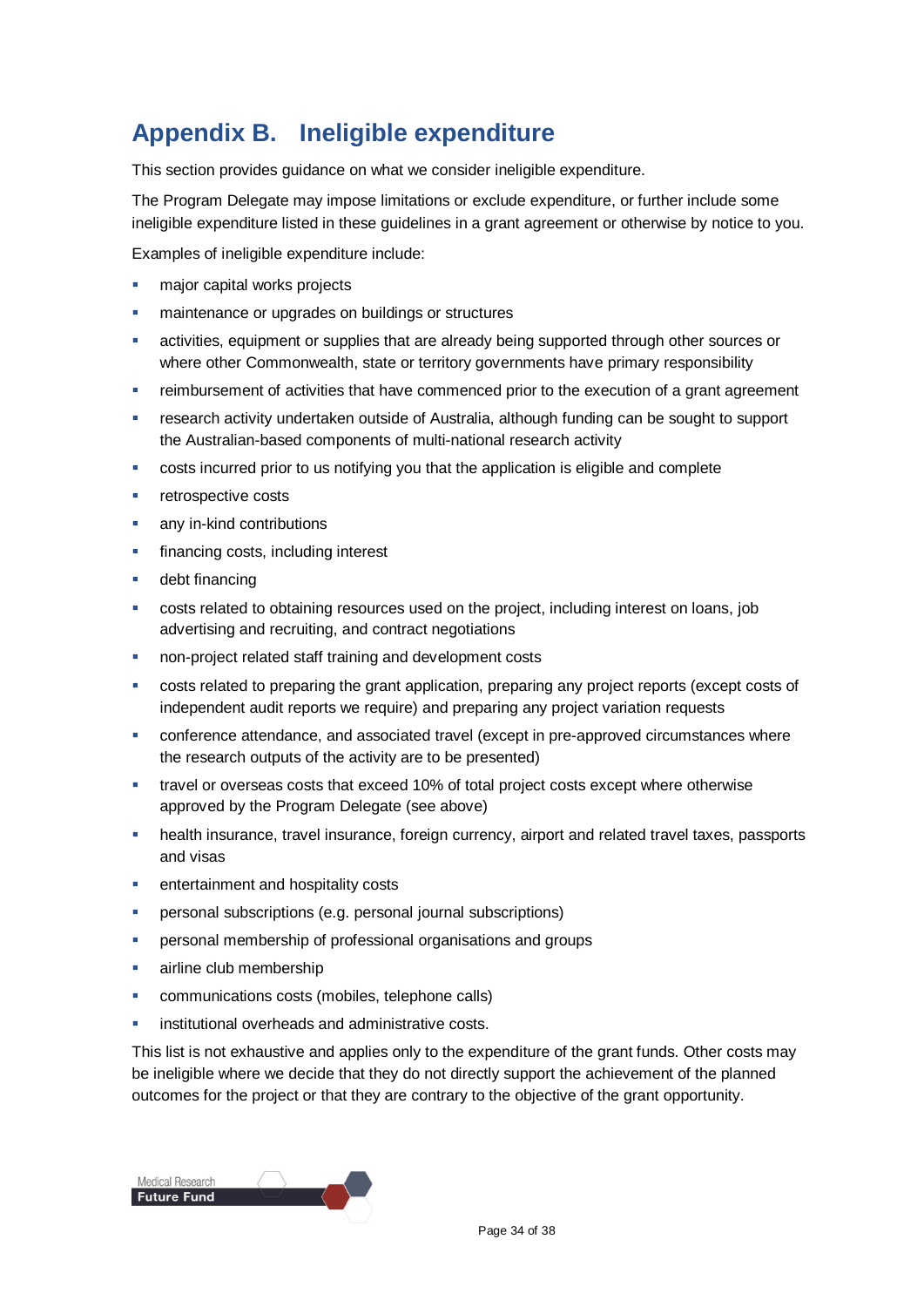You must ensure you have adequate funds to meet the costs of any ineligible expenditure associated with the project.

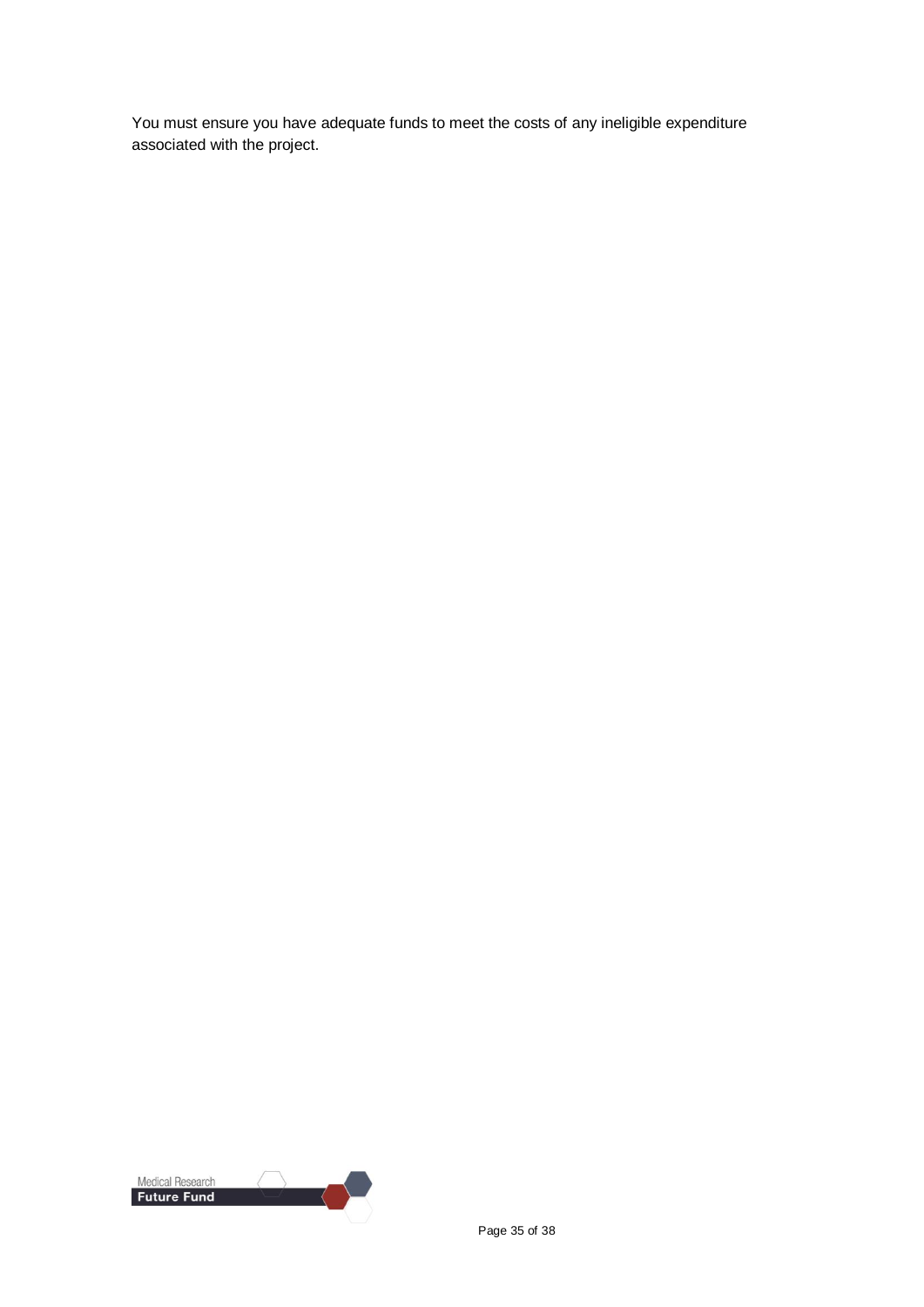### **Appendix C. Assessment scoring scale**

When assessing the merits of your application against the assessment criteria, the Committee will use the following ten-point scale (10 highest, 1 lowest).

| <b>Score</b>   | <b>Rating Scale</b>                                                                                                                                                                                                     |
|----------------|-------------------------------------------------------------------------------------------------------------------------------------------------------------------------------------------------------------------------|
| 10             | Excellent Quality – response to this criterion significantly exceeds<br>expectations. Evidence confirms consistent superior performance against this<br>criterion in all areas. Claims are fully substantiated.         |
| 9              | Outstanding Quality - response to this criterion exceeds expectations in most<br>key areas and addressed to a very high standard in others. Most Claims are<br>fully substantiated with others very well substantiated. |
| 8              | Very Good Quality - response to this criterion meets expectations to a very<br>high standard in all areas. All claims are well substantiated.                                                                           |
| $\overline{7}$ | Good Quality – response to this criterion meets expectations to a high<br>standard in all areas. Claims are well substantiated in key areas.                                                                            |
| 6              | Fair Quality - response to this criterion addresses all areas well. Claims are<br>well substantiated in most areas. Some minor shortcomings.                                                                            |
| 5              | Acceptable Quality – response addresses most key areas to a consistent<br>acceptable standard with no major shortcomings. Most claims are adequately<br>substantiated. Some proposals may be questionable.              |
| 4              | Marginal Quality – response is marginal and does not fully meet expectations.<br>Some claims unsubstantiated; others only adequately substantiated or lack<br>sufficient detail. Some proposals may be unworkable.      |
| 3              | Poor Quality – response poorly addresses some areas or fails to address<br>some areas. Claims largely unsubstantiated. A number of proposals may be<br>unworkable.                                                      |
| $\overline{2}$ | Very Poor Quality - response inadequately deals with most or all areas.<br>Claims almost totally unsubstantiated. A number of proposals may be<br>unworkable.                                                           |
| 1              | Unacceptable Quality – response doses not meet expectations. Criteria not<br>addressed or insufficient or no information to assess the criterion. Claims<br>unsubstantiated, no evidence and unworkable.                |

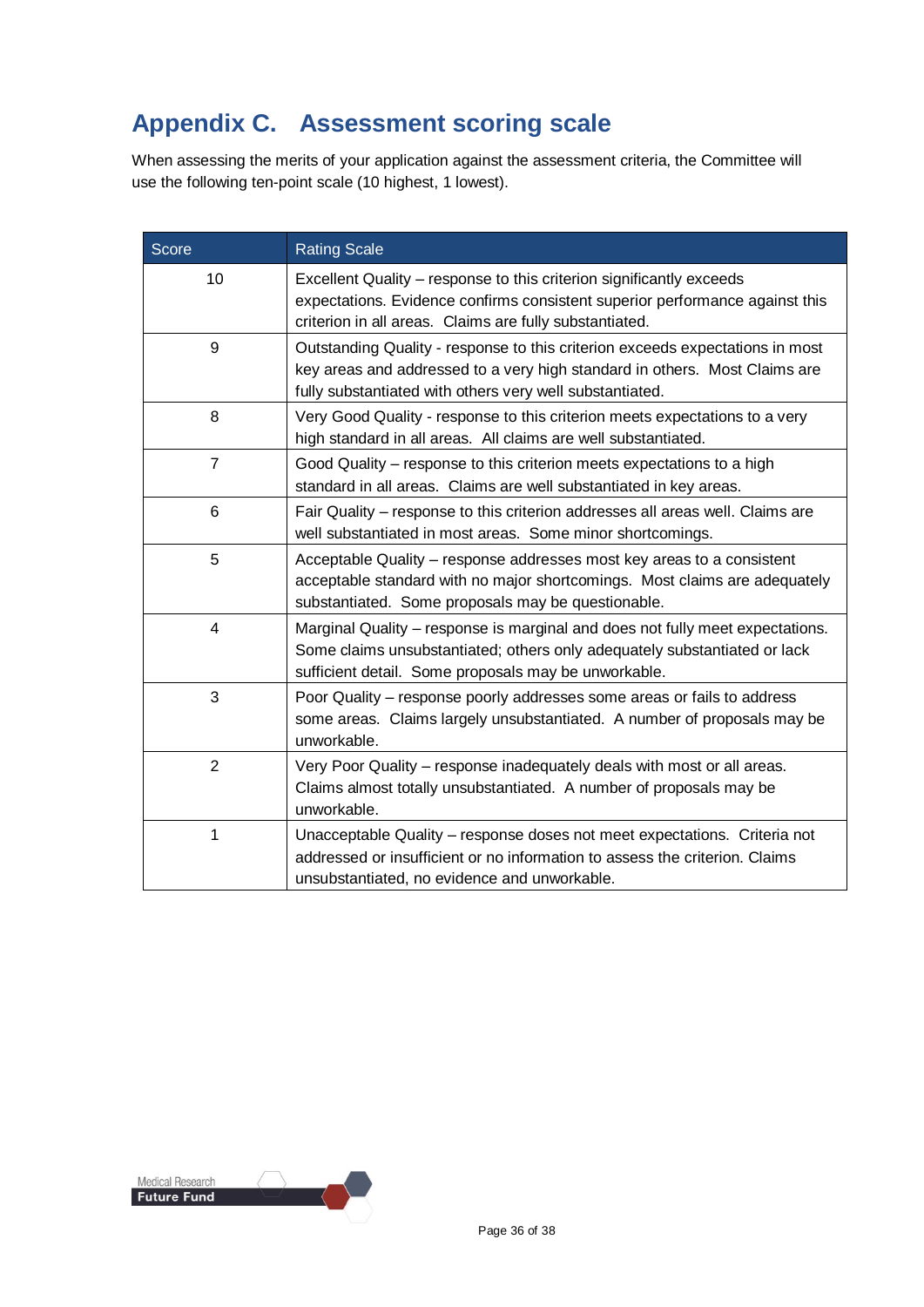### **Appendix D. Rating scale for assessment criterion 4: Overall Value and Risk**

| Rating           | <b>Descriptor</b>                                                                                                                                                                                                                                                                                         |  |
|------------------|-----------------------------------------------------------------------------------------------------------------------------------------------------------------------------------------------------------------------------------------------------------------------------------------------------------|--|
| <b>Excellent</b> | The application provides excellent overall value<br>L.                                                                                                                                                                                                                                                    |  |
|                  | The identified outcome/s or result/s against which the project's contribution to<br>$\overline{\phantom{a}}$<br>the MRFF measures of success will be evaluated are clearly articulated and<br>well aligned with the overall goals of the MRFF, the initiative and the grant<br>opportunity                |  |
|                  | The proposed budget is detailed, aligns very well with the scope and scale of<br>$\overline{\phantom{a}}$<br>the proposed project, and is sufficient to undertake all components of work.                                                                                                                 |  |
|                  | The applicants risk management plan is well considered and appropriate to<br>×,<br>the project.                                                                                                                                                                                                           |  |
|                  | The stated approach to the management, monitoring and reporting of risks is<br>L.<br>clearly articulated within their application.                                                                                                                                                                        |  |
|                  | Any risks arising through the assessment are tolerable and well mitigated, and<br>$\overline{\phantom{a}}$<br>not likely to adversely impact on the achievement of stated objectives of the<br>project.                                                                                                   |  |
| Good             | The application provides good overall value.<br>ш                                                                                                                                                                                                                                                         |  |
|                  | The outcome/s or result/s against which the project's contribution to the MRFF<br>$\overline{\phantom{a}}$<br>measures of success will be evaluated are articulated reasonably clearly and<br>are somewhat aligned with the overall goals of the MRFF, the initiative and<br>the grant opportunity        |  |
|                  | The proposed budget, with some minor shortcomings, is substantiated and<br>$\overline{\phantom{a}}$<br>will meet the scope and scale of the proposed project.                                                                                                                                             |  |
|                  | The applicants risk management plan is appropriate to the project, with some<br>×,<br>minor shortcomings.                                                                                                                                                                                                 |  |
|                  | The stated approach to the management, monitoring and reporting of risk is<br>$\overline{\phantom{a}}$<br>articulated within their application, with claims supported across key areas.                                                                                                                   |  |
|                  | Any risks arising through the assessment are tolerable and unlikely to<br>$\overline{\phantom{a}}$<br>adversely impact on the achievement of stated objectives of the project,<br>although some risks may require additional mitigations and/or monitoring to<br>ensure the delivery of project outcomes. |  |
| <b>Marginal</b>  | The application provides marginal overall value.<br>L,                                                                                                                                                                                                                                                    |  |
|                  | The outcome/s or result/s against which the project's contribution to the MRFF<br>×,<br>measures of success will be evaluated are not clearly articulated and do not<br>align with the overall goals of the MRFF, the initiative and the grant<br>opportunity                                             |  |
|                  | The proposed budget is higher than expected for a project of the same scale<br>×<br>and scope, with some line items questionable.                                                                                                                                                                         |  |